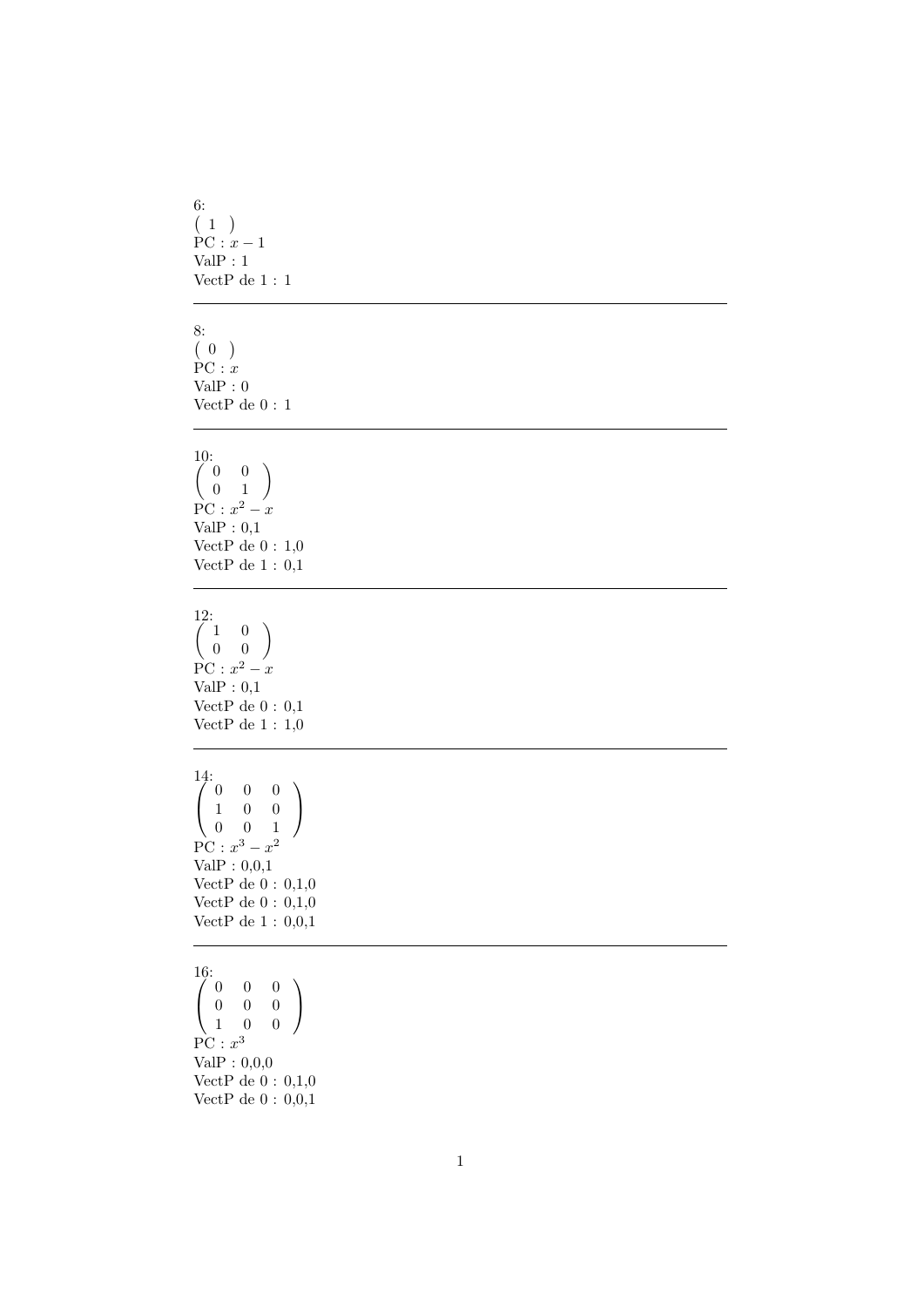VectP de  $0: 0,0,0$ 

```
\frac{18}{1}1 1 0
   0 0 0
 \begin{pmatrix} 0 & 0 & 0 \end{pmatrix}\bigg)PC: x^3 - x^2ValP: 0,0,1VectP de 0 : -1,1,0
VectP de 0: 0,0,1VectP de 1 : 1,0,0
```
 $\begin{pmatrix} 20 \\ 1 \end{pmatrix}$ 0 0 0 1 1 0 0 0 0  $\bigg)$  $PC: x^3 - x^2$ ValP : 0,0,1 VectP de 0 : -1,1,0 VectP de  $0: 0,0,1$ VectP de  $1$  :  $0,\!1,\!0$ 

 $\begin{array}{c} 22: \\[-1.2mm] 0 \\[-1.2mm] 0 \\[-1.2mm] 1 \end{array}$ 0 0 0 0 0 0 0 0 1 1 0 0  $\begin{pmatrix} 0 & 0 & 0 & 1 \end{pmatrix}$  $\bigg)$  $PC: x^4 - x^3$ ValP : 0,0,0,1 VectP de  $0: -1, 1, 0, 0$ VectP de 0 : 0,0,1,0 VectP de 0 : 0,0,0,0 VectP de 1 : 0,0,0,1

## $\bigcap_{n=0}^{24}$  $0 \quad 1 \quad 0$ 0 0 0 0 0 0 0 0  $\begin{pmatrix} 0 & 0 & 0 & 0 \end{pmatrix}$  $\bigg)$  $PC: x^4 - x^3$ ValP : 0,0,0,1 VectP de 0 : 0,1,0,0 VectP de 0 : -1,0,1,0 VectP de 0 : 0,0,0,1 VectP de 1 : 1,0,0,0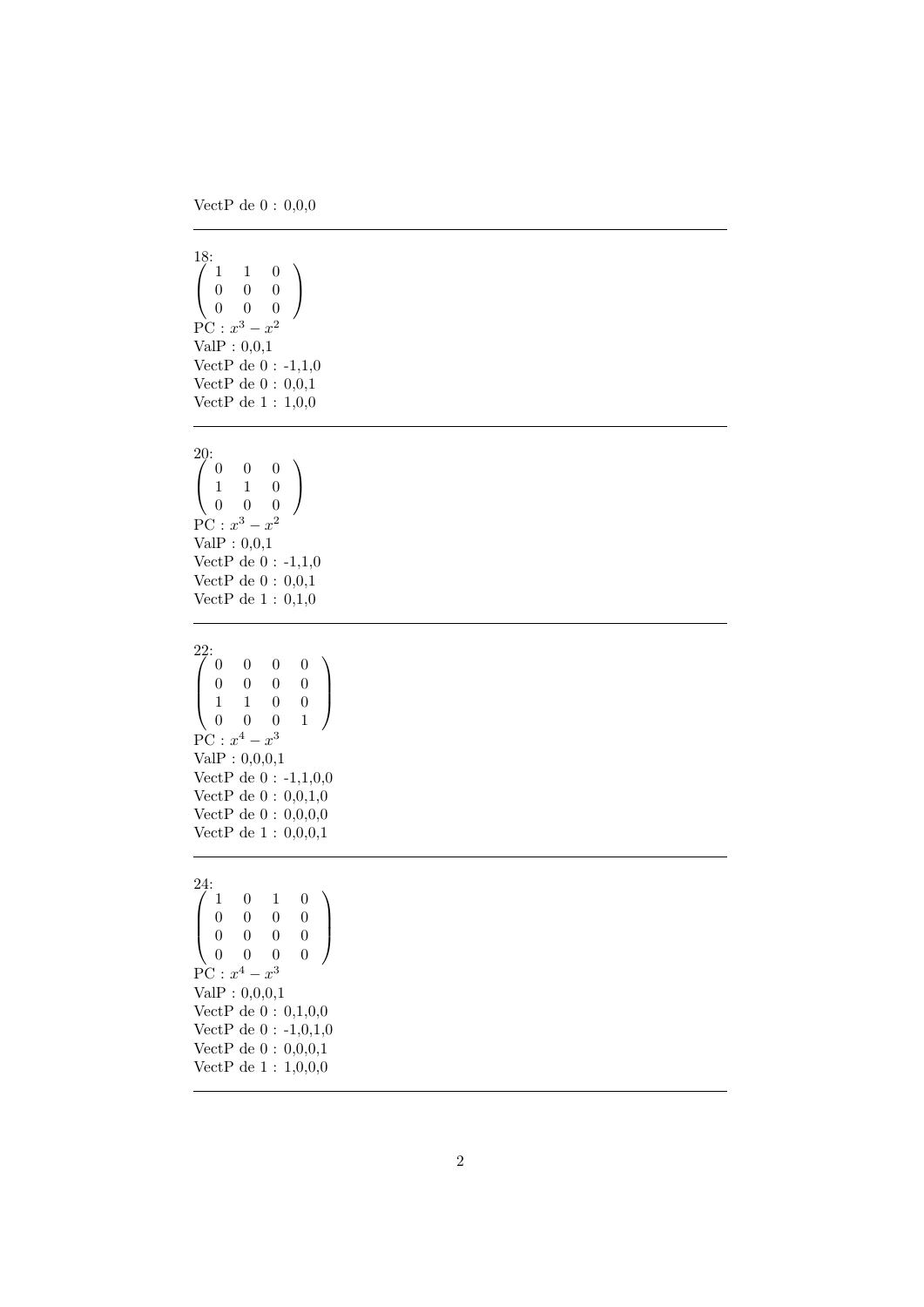$^{26:}_{/0}$  $\sqrt{ }$  $\overline{\phantom{a}}$  $\begin{matrix} 0 & 0 & 0 & 0 \end{matrix}$  $\begin{array}{cccccc}\n1 & 0 & 1 & 0 & 0 \\
0 & 0 & 0 & 0 & 0\n\end{array}$ 0 0 0 0 0  $\begin{array}{cccccc} 1 & 1 & 0 & 0 & 0 \\ 0 & 0 & 0 & 0 & 1 \end{array}$  $0 \qquad 0 \qquad 0 \qquad 1$  $\setminus$  $\Bigg\}$  $PC: x^5 - x^4$ ValP : 0,0,0,0,1 VectP de 0 : -1,1,1,0,0,0 VectP de 0 : 0,0,0,1,0 VectP de  $0: 0,0,0,0,0$ VectP de 0 : 0,0,0,0,0 VectP de 1 : 0,0,0,0,1  $^{28:}_{/0}$  $\sqrt{ }$  $\begin{array}{|c|c|} \hline \rule{0pt}{12pt} \rule{0pt}{2.5pt} \rule{0pt}{2.5pt} \rule{0pt}{2.5pt} \rule{0pt}{2.5pt} \rule{0pt}{2.5pt} \rule{0pt}{2.5pt} \rule{0pt}{2.5pt} \rule{0pt}{2.5pt} \rule{0pt}{2.5pt} \rule{0pt}{2.5pt} \rule{0pt}{2.5pt} \rule{0pt}{2.5pt} \rule{0pt}{2.5pt} \rule{0pt}{2.5pt} \rule{0pt}{2.5pt} \rule{0pt}{2.5pt} \rule{0pt}{2.5pt} \rule{0pt}{2.5$  $\begin{bmatrix} 0 & 1 & 0 & 0 & 0 \\ 0 & 0 & 0 & 0 & 0 \end{bmatrix}$ 0 0 0 0 0 1 0 1 0 0  $\begin{array}{cccccc} 0 & 0 & 0 & 0 & 0 \\ 1 & 1 & 0 & 0 & 0 \end{array}$ 1 1 0 0 0  $\setminus$  $\begin{array}{c} \hline \end{array}$  $PC: x^5 - x^4$ ValP : 0,0,0,0,1 VectP de 0 : 0,0,0,1,0 VectP de 0 : 0,0,0,0,1 VectP de 0 : 0,0,0,0,0 VectP de 0 : 0,0,0,0,0 VectP de 1 : 0,0,1,0,0  $^{30:}_{7.1}$  $\sqrt{ }$  $\overline{\phantom{a}}$ 1 0 0 0 0  $\begin{array}{cccccc} 0 & 1 & 0 & 0 & 0 \\ 0 & 0 & 0 & 0 & 0 \end{array}$  $\begin{array}{ccccccccc}\n0 & 0 & 0 & 0 & 0 \\
0 & 0 & 0 & 0 & 0\n\end{array}$  $\begin{array}{ccccccccc}\n0 & 0 & 0 & 0 & 0 \\
0 & 0 & 0 & 0 & 0\n\end{array}$  $0 \quad 0 \quad 0$  $\setminus$  $\Bigg\}$  $PC: x^5 - 2x^4 + x^3$ ValP : 0,0,0,1,1 Berechne Eigenvektoren... Je ne parle pas allemand mais il doit les calculer lentement...

 $\frac{32}{7}$  0  $\sqrt{ }$  $\overline{\phantom{a}}$  $\begin{array}{ccccccccc}\n0 & 0 & 0 & 0 & 0 \\
1 & 0 & 0 & 0 & 0\n\end{array}$  $\begin{array}{ccccccccc}\n1 & 0 & 0 & 0 & 0 \\
0 & 1 & 0 & 0 & 0\n\end{array}$  $\begin{array}{ccc} 1 & 0 & 0 \\ 0 & 1 & 0 \end{array}$  $\begin{pmatrix} 1 & 0 & 1 & 0 & 0 \\ 0 & 0 & 0 & 0 & 0 \end{pmatrix}$ 0 0 0 0 0  $\setminus$  $\Bigg\}$  $\overline{\mathrm{PC}} : x^5$  $ValP: 0,0,0,0,0$ VectP de 0 : 0,0,0,1,0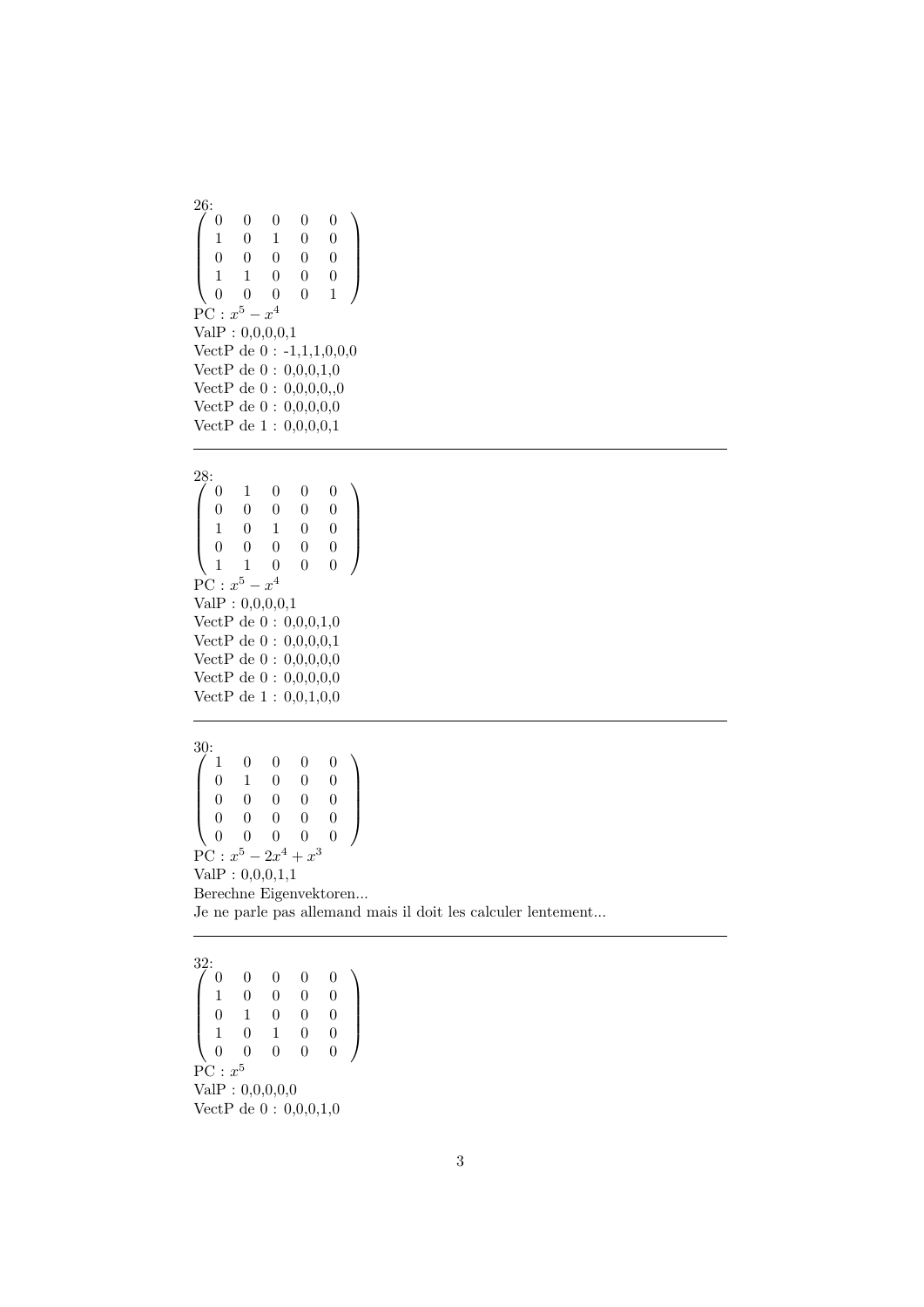```
VectP de 0 : 0,0,0,0,1
VectP de 0 : 0,0,0,0,0
VectP de 0 : 0,0,0,0,0
VectP de 0 : 0,0,0,0,0
```

```
^{34:}_{/0}\sqrt{ }\overline{\phantom{a}}0 0 0 0 0 0
       0 0 0 0 0 0
       \begin{array}{cccccccc} 1 & 0 & 0 & 0 & 0 & 0 \\ 0 & 0 & 0 & 0 & 0 & 0 \end{array}\begin{array}{ccccccccc}\n0 & 0 & 0 & 0 & 0 \\
0 & 1 & 0 & 0 & 0\n\end{array}\begin{array}{ccccccccc}\n1 & 0 & 1 & 0 & 0 & 0 \\
0 & 0 & 0 & 0 & 0 & 1\n\end{array}0 \quad 0\setminus\overline{\phantom{a}}
```
Integer overflow : the determinant could not be calculated exactly. The coefficients of the characteristic polynomial are perhaps incorrect.  $PC: x^6 - x^5$ 

ValP : 0,0,0,0,0,1 VectP de 0 : 0,1,0,0,0,0 VectP de 0 : 0,0,0,1,0,0 VectP de 0 : 0,0,0,0,1,0 VectP de 0 : 0,0,0,0,0,0 VectP de  $0: 0,0,0,0,0,0$ VectP de 1 : 0,0,0,0,0,1

 $\frac{36}{1}$  $\sqrt{ }$  $\overline{\phantom{a}}$ 1 0 0 1 0 0  $\begin{array}{ccccccc}\n0 & 0 & 0 & 0 & 0 & 0 \\
0 & 0 & 0 & 0 & 0 & 0\n\end{array}$  $\begin{array}{ccccccccc}\n0 & 0 & 0 & 0 & 0 & 0 \\
0 & 1 & 0 & 0 & 0 & 0\n\end{array}$  $\begin{array}{ccccccccc}\n0 & 1 & 0 & 0 & 0 & 0 \\
0 & 0 & 0 & 0 & 0 & 0\n\end{array}$ 0 0 0 0 0 0 0 0 0 0 0 0  $\setminus$  $\begin{array}{c} \hline \end{array}$ 

Integer overflow : the determinant could not be calculated exactly. The coefficients of the characteristic polynomial are perhaps incorrect.

 $PC: x^6 - x^5$  $ValP: 0,0,0,0,0,1$ 

Berechne eigenvektoren...

```
38:
\sqrt{ }\overline{\phantom{a}}0 1 1 0 0 0 0
     1 0 0 1 0 0 0
     \begin{matrix} 0 & 0 & 0 & 0 & 0 & 0 & 0 \end{matrix}\begin{array}{cccccccc} 1 & 0 & 0 & 0 & 0 & 0 & 0 \end{array}\begin{array}{ccccccccc}\n0 & 1 & 0 & 0 & 0 & 0 & 0 \\
1 & 0 & 1 & 0 & 0 & 0 & 0\n\end{array}\begin{array}{cccccc}\n1 & 0 & 1 & 0 & 0 & 0 \\
0 & 0 & 0 & 0 & 0 & 0\n\end{array}0 0 0 0 0 0 1
                                                           \setminus\begin{array}{c} \hline \end{array}Characteristic polynomial:
x^7 - x^6 - x^5 + x^3Real eigenvalues:
```
0, 0, 0, 1, 1.3247179572447458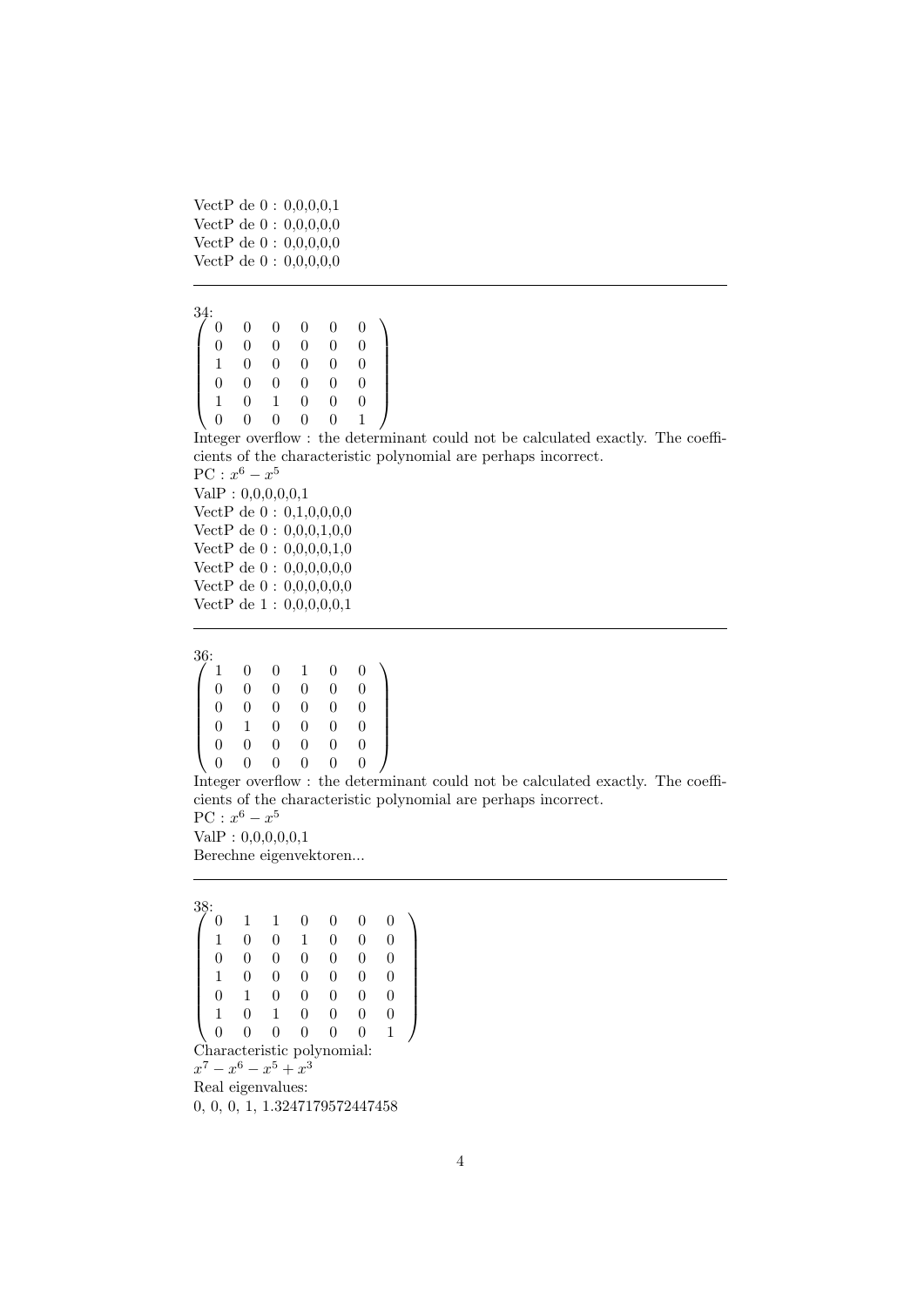Complex eigenvalues:  $-0.6623589786223729 + 0.562279512062301 \cdot i,$ -0.6623589786223729 - 0.562279512062301·i Eigenvector of eigenvalue 0: (0, 0, 0, 0, 1, 0, 0) Eigenvector of eigenvalue 0:  $(0, 0, 0, 0, 0, 1, 0)$ Eigenvector of eigenvalue 0: (0, 0, 0, 0, 0, 0, 0) Eigenvector of eigenvalue 1: (0, 0, 0, 0, 0, 0, 1) Eigenvector of eigenvalue 1.3247179572447458: (0.4520050108764515, 0.598779154672642, 0, 0.34120848774222645, 0.4520050108764515, 0.34120848774222673, 0) Eigenvector of eigenvalue  $-0.6623589786223729 + 0.562279512062301 \cdots$  $(0.4301597090019468, -0.28492014549902667 + 0.24186999128647602 \cdot i, 0, -0.37743883312334636)$  $-0.320409520775825 \cdot i, 0.4301597090019468, -0.3774388331233466 - 0.32040952077582524 \cdot i,$ 0) Eigenvector of eigenvalue  $-0.6623589786223729 - 0.562279512062301 \cdot i$ : (0.4301597090019468, -0.28492014549902667 - 0.24186999128647602·i, 0, -0.37743883312334636  $+$  0.320409520775825·i, 0.4301597090019468, -0.3774388331233466 + 0.32040952077582524·i,

0)

All tests OK!

 $\frac{40}{6}$  $\sqrt{ }$  $\overline{\phantom{a}}$ 0 0 0 0 0 0 0 0 1 1 0 0 0 0 1 0 0 1 0 0 0 0 0 0 0 0 0 0 1 0 0 0 0 0 0 0 0 0 0 0 0 0 1 0 1 0 0 0 0  $\setminus$  $\begin{array}{c} \hline \end{array}$ Characteristic polynomial:  $x^7 - x^6$ Real eigenvalues: 0, 0, 0, 0, 0, 0, 1 Eigenvector of eigenvalue 0: (0, 0, 0, 0, 1, 0, 0) Eigenvector of eigenvalue 0: (0, 0, 0, 0, 0, 1, 0) Eigenvector of eigenvalue 0: (0, 0, 0, 0, 0, 0, 1) Eigenvector of eigenvalue 0: (0, 0, 0, 0, 0, 0, 0) Eigenvector of eigenvalue 0: (0, 0, 0, 0, 0, 0, 0) Eigenvector of eigenvalue 0: (0, 0, 0, 0, 0, 0, 0) Eigenvector of eigenvalue 1: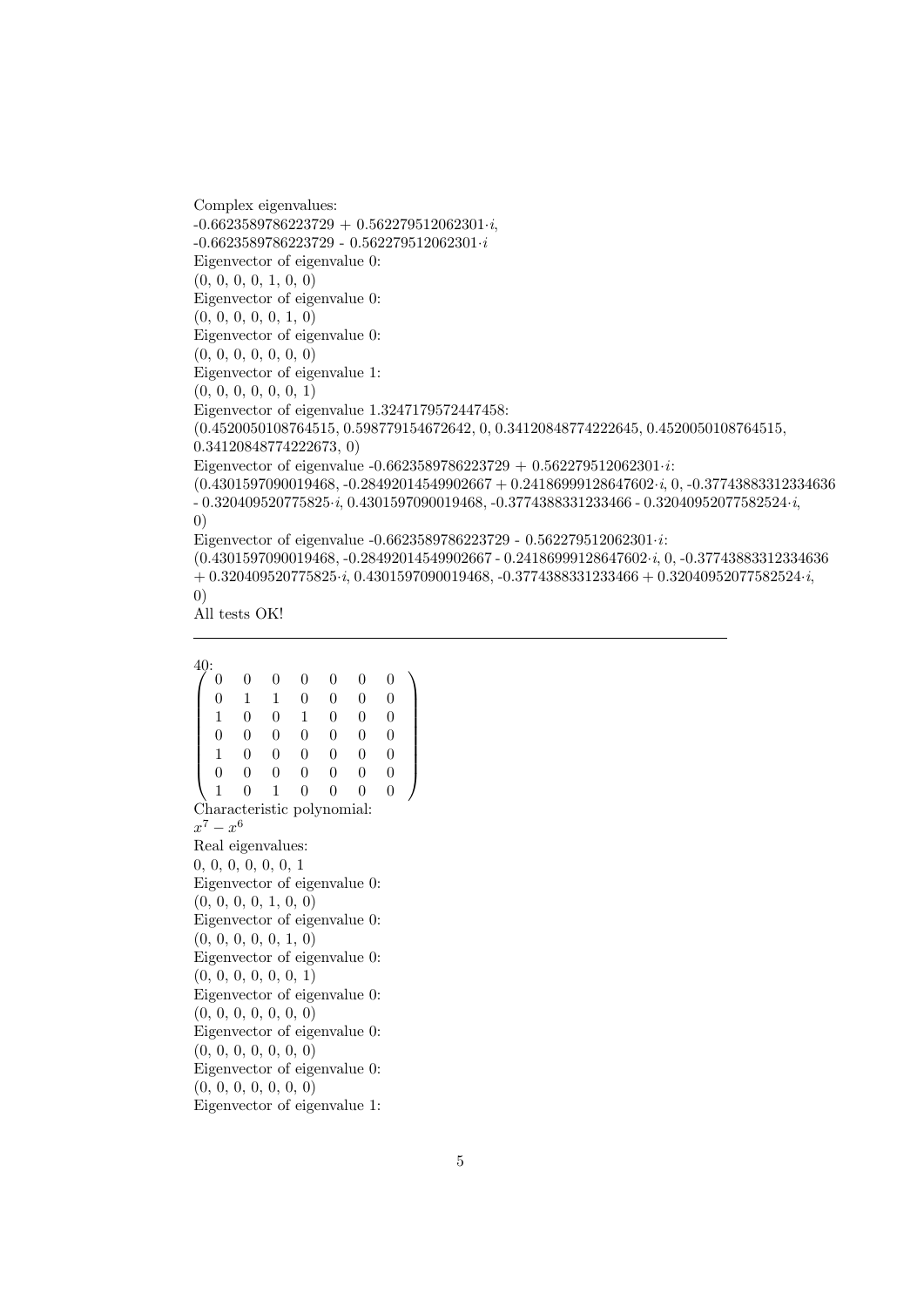(0, 1, 0, 0, 0, 0, 0) All tests OK!

 $\frac{42}{7}$ :  $\sqrt{ }$  $\overline{\phantom{a}}$ 1 0 0 0 1 0 0 0 0 0 0 0 0 0 0 1 1 0 0 0 0  $\begin{array}{cccccccc} 0 & 0 & 0 & 0 & 0 & 0 & 0 \\ 0 & 0 & 0 & 0 & 0 & 0 & 0 \end{array}$  $\begin{array}{cccccccc} 0 & 0 & 0 & 0 & 0 & 0 & 0 \\ 0 & 1 & 0 & 0 & 0 & 0 & 0 \end{array}$ 0 1 0 0 0 0 0 0 0 0 0 0 0 0 Characteristic polynomial:  $x^7 - 2x^6 + x^5$ reelle Eigenwerte: 0; 0; 0; 0; 0; 1; 1 Berechne Eigenvektoren...

 $\setminus$ 

 $\begin{array}{c} \hline \end{array}$ 

 $^{44:}_{/0}$  $\sqrt{ }$  $\overline{\phantom{a}}$ 0 0 0 0 0 0 0 1 0 0 0 1 0 0  $\begin{matrix} 0 & 0 & 0 & 0 & 0 & 0 & 0 \end{matrix}$  $\begin{array}{cccccccccccc} 1 & 0 & 0 & 1 & 0 & 0 & 0 \end{array}$ 0 0 0 0 0 0 0 1 0 0 0 0 0 0 0 1 0 0 0 0 0  $\setminus$  $\begin{array}{c} \hline \end{array}$ Characteristic polynomial:  $x^7 - x^6$ reelle Eigenwerte: 0; 0; 0; 0; 0; 0; 1 Berechne Eigenvektoren...

 $\frac{46}{7}$  0  $\sqrt{ }$  $\begin{array}{|c|c|} \hline \rule{0pt}{12pt} \rule{0pt}{2.5pt} \rule{0pt}{2.5pt} \rule{0pt}{2.5pt} \rule{0pt}{2.5pt} \rule{0pt}{2.5pt} \rule{0pt}{2.5pt} \rule{0pt}{2.5pt} \rule{0pt}{2.5pt} \rule{0pt}{2.5pt} \rule{0pt}{2.5pt} \rule{0pt}{2.5pt} \rule{0pt}{2.5pt} \rule{0pt}{2.5pt} \rule{0pt}{2.5pt} \rule{0pt}{2.5pt} \rule{0pt}{2.5pt} \rule{0pt}{2.5pt} \rule{0pt}{2.5$ 0 0 0 0 0 0 0 0 0 0 0 0 0 0 0 0  $\begin{array}{cccccccc} 1 & 0 & 0 & 0 & 1 & 0 & 0 & 0 \\ 0 & 1 & 1 & 0 & 0 & 0 & 0 & 0 \\ 1 & 0 & 0 & 1 & 0 & 0 & 0 & 0 \end{array}$ 0 1 1 0 0 0 0 0 1 0 0 1 0 0 0 0 0 0 0 0 0 0 0 0 1 0 0 0 0 0 0 0 0 0 0 0 0 0 0 1  $\setminus$  $\begin{array}{c} \hline \end{array}$ 

Integer overflow: The determinant could not be calculated exactly. The coefficients of the characteristic polynomial are perhaps incorrect. See the

tests below.

Characteristic polynomial:  $x^8 - x^7 - x^5 + x^4$ Real eigenvalues: 0, 0, 0, 0, 1, 1 Complex eigenvalues: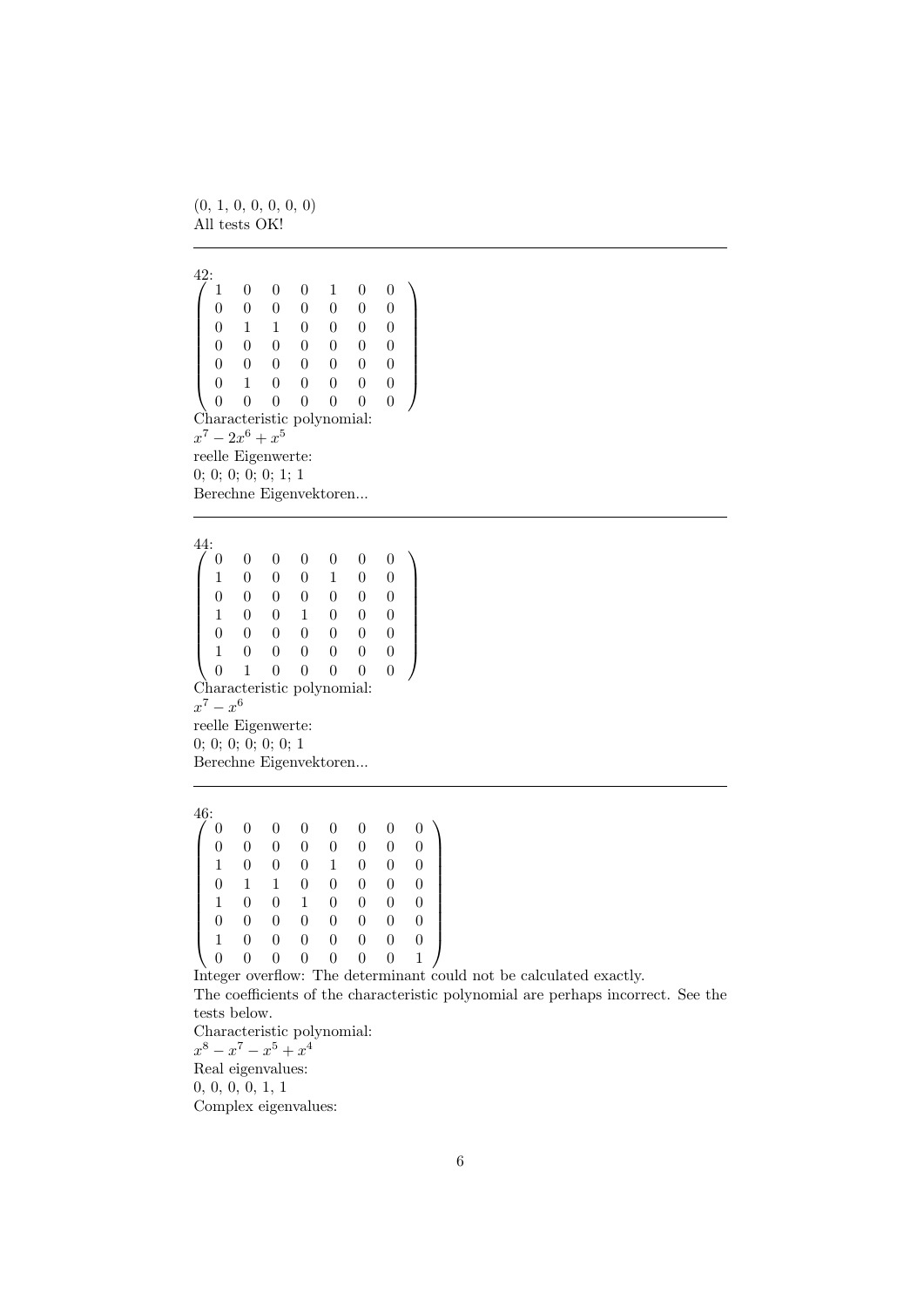-0.5 - 0.8660254037844386·i,  $-0.5 + 0.8660254037844386 \cdot i$ Eigenvector of eigenvalue 0: (0, -1, 1, 0, 0, 0, 0, 0) Eigenvector of eigenvalue 0:  $(0, 0, 0, 0, 0, 1, 0, 0)$ Eigenvector of eigenvalue 0:  $(0, 0, 0, 0, 0, 0, 1, 0)$ Eigenvector of eigenvalue 0: (0, 0, 0, 0, 0, 0, 0, 0) Eigenvector of eigenvalue 1: (0, 0, 1, 1, 1, 0, 0, 0) Eigenvector of eigenvalue 1:  $(0, 0, 0, 0, 0, 0, 0, 1)$ Eigenvector of eigenvalue  $-0.5 - 0.8660254037844386 \cdot i$ :  $(0, 0, 2, -1 + 1.7320508075688774 \cdot i, -1 - 1.732050807568877 \cdot i, 0, 0, 0)$ Eigenvector of eigenvalue  $-0.5 + 0.8660254037844386 \cdot i$ :  $(0, 0, 2, -1 - 1.7320508075688774 \cdot i, -1 + 1.732050807568877 \cdot i, 0, 0, 0)$ All tests OK!

```
\frac{48}{7}:
\sqrt{ }\begin{array}{c} \begin{array}{c} \begin{array}{c} \begin{array}{c} \end{array} \\ \end{array} \end{array} \end{array}1 1 0 0 0 0 0 0
     0 0 0 0 0 0 0 0
     \begin{array}{cccccccccccc} 0 & 0 & 0 & 0 & 0 & 0 & 0 & 0 \\ 0 & 0 & 0 & 0 & 0 & 0 & 0 & 0 \end{array}\begin{array}{cccccccc} 0 & 0 & 0 & 0 & 0 & 0 & 0 & 0 \\ 0 & 1 & 1 & 0 & 0 & 0 & 0 & 0 \end{array}0 1 1 0 0 0 0 0
     0 0 0 0 0 0 0 0
     0 0 0 0 0 0 0 0
     0 1 0 0 0 0 0 0
                                                                \setminus\begin{array}{c} \hline \end{array}
```
Integer overflow: The determinant could not be calculated exactly. The coefficients of the characteristic polynomial are perhaps incorrect. See the tests below.

Characteristic polynomial:

 $N a N x^8 +N a N x^7 +N a N x^6 +N a N x^5 +N a N x^4 +N a N x^3 +N a N x^2 +N a N x +N a N x^4$  $NaN$ 

8 zeros of polynomial couldn't be found.

| 50: |   |   |          |   |   |   |   |  |
|-----|---|---|----------|---|---|---|---|--|
| 0   |   | 0 | 0        | 0 | 0 | 0 |   |  |
| 1   | 1 | 0 | $\theta$ | 0 | 0 | 0 | 0 |  |
| 0   | 0 | 0 | 0        | 0 | 0 | 0 | 0 |  |
| 1   | 0 | 0 | 0        | 1 | 0 | 0 | 0 |  |
| 0   | 0 | 0 | $\theta$ | 0 | 0 | 0 | 0 |  |
| 1   | 0 | 0 | 1        | 0 | 0 | 0 | 0 |  |
| 0   | 0 | 0 | 0        | 0 | 0 | 0 | 0 |  |
|     |   | 0 | 0        | 0 | 0 | 0 | 0 |  |

Integer overflow: The determinant could not be calculated exactly.

The coefficients of the characteristic polynomial are perhaps incorrect. See the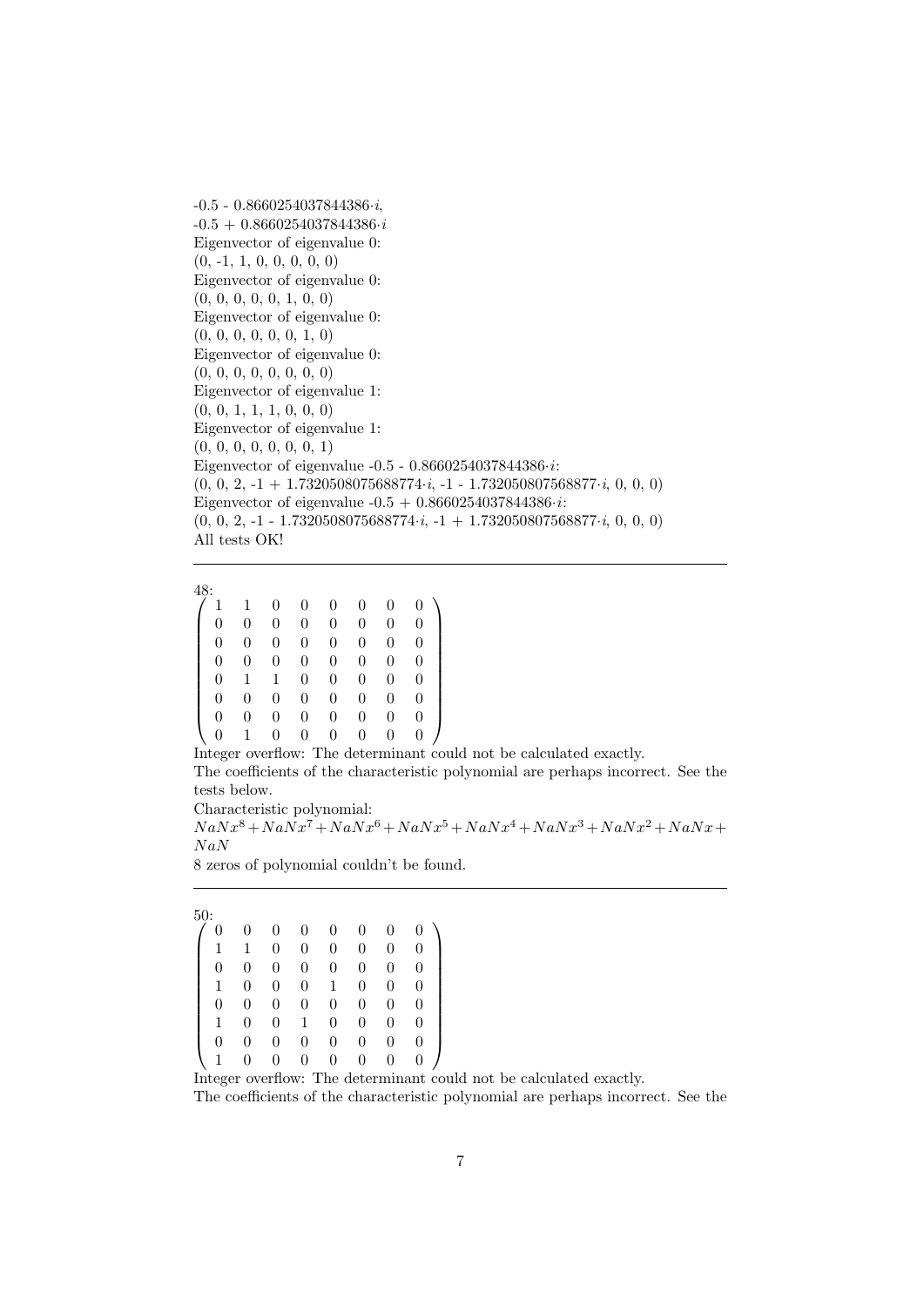tests below. Characteristic polynomial:  $x^8 - x^7$ Real eigenvalues: 0, 0, 0, 0, 0, 0, 0, 1 Eigenvector of eigenvalue 0: (0, 0, 1, 0, 0, 0, 0, 0) Eigenvector of eigenvalue 0: (0, 0, 0, 0, 0, 1, 0, 0) Eigenvector of eigenvalue 0:  $(0, 0, 0, 0, 0, 0, 1, 0)$ Eigenvector of eigenvalue 0: (0, 0, 0, 0, 0, 0, 0, 1) Eigenvector of eigenvalue 0: (0, 0, 0, 0, 0, 0, 0, 0) Eigenvector of eigenvalue 0: (0, 0, 0, 0, 0, 0, 0, 0) Eigenvector of eigenvalue 0: (0, 0, 0, 0, 0, 0, 0, 0) Eigenvector of eigenvalue 1: (0, 1, 0, 0, 0, 0, 0, 0) All tests OK!

52:

|   |   |   | 0                | 0 | 0              | 0 |   |
|---|---|---|------------------|---|----------------|---|---|
| 0 | 0 | 0 | $\boldsymbol{0}$ | 0 | 0              | 0 | 0 |
| 1 | 1 | 0 | 0                | 0 | $\overline{0}$ | 0 | 0 |
| 0 | 0 | 0 | 0                | 0 | 0              | 0 | 0 |
|   | 0 | 0 | 0                | 1 | 0              | 0 | 0 |
| 0 | 1 | 1 | 0                | 0 | 0              | 0 | 0 |
|   | 0 | 0 |                  | 0 | 0              | 0 | 0 |
| 0 | 0 | 0 | 0                | 0 | 0              | 0 | 0 |

Integer overflow: The determinant could not be calculated exactly. The coefficients of the characteristic polynomial are perhaps incorrect. See the tests below.

Characteristic polynomial:  $x^8 - x^7 - x^6 + x^5 + 22$ Complex eigenvalues: -1.3524561876156316 - 0.4990791375764204·i,  $-1.3524561876156316 + 0.4990791375764204 \cdot i,$ -0.47385156066001266 - 1.2535662739194702·i,  $-0.47385156066001266 + 1.2535662739194702 \cdot i,$  $0.7255973665664062 - 1.2498963079073775 \cdot i,$  $0.7255973665664062 + 1.2498963079073775 \cdot i,$ 1.6007103817092383 - 0.5095970332004647·i,  $1.6007103817092383 + 0.5095970332004647 \cdot i$ Eigenvector of eigenvalue -1.3524561876156316 - 0.4990791375764204·i: (0, 0, 0, 0, 0, 0, 0, 0) Eigenvector of eigenvalue  $-1.3524561876156316 + 0.4990791375764204 \cdot i$ :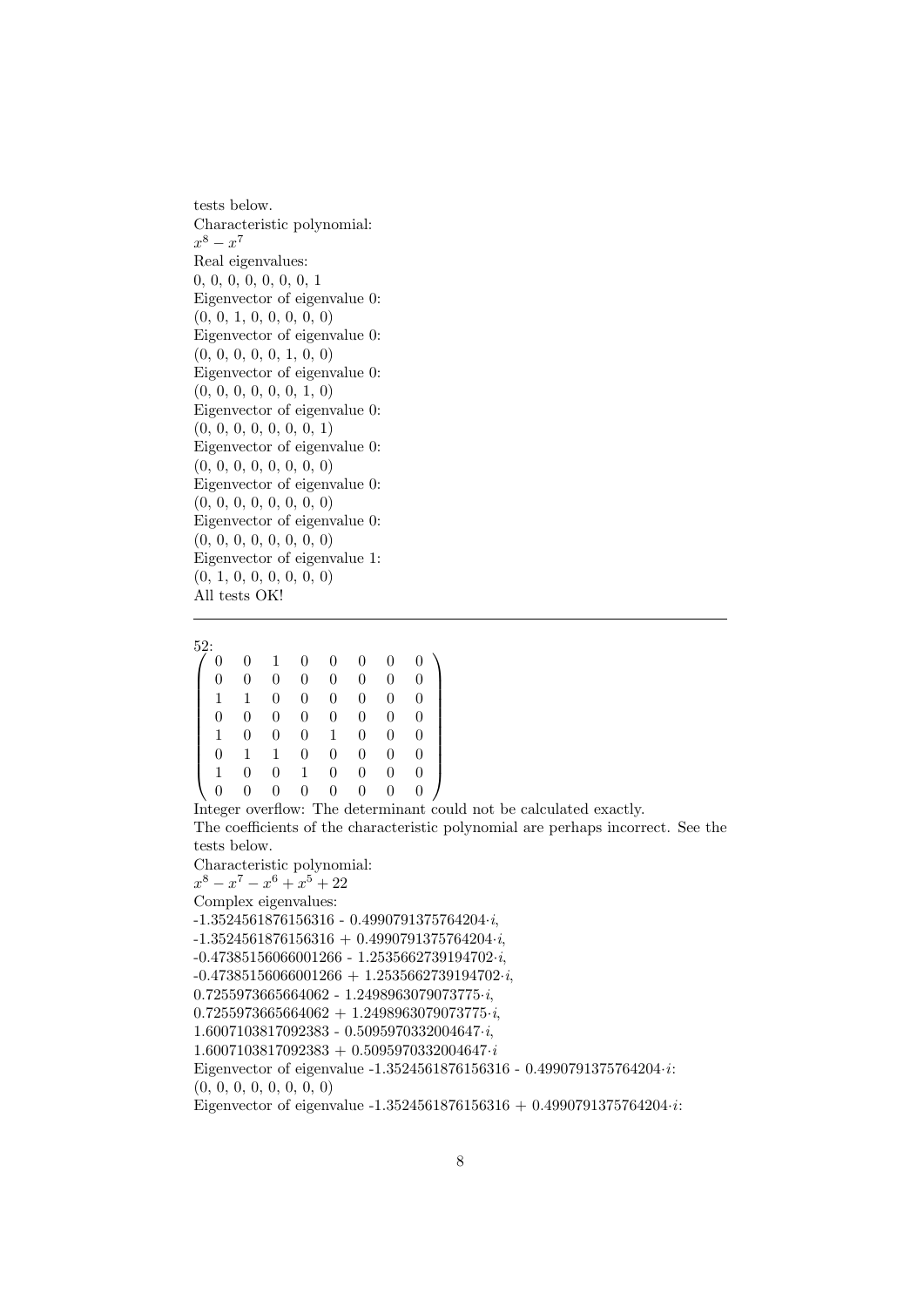(0, 0, 0, 0, 0, 0, 0, 0) Eigenvector of eigenvalue -0.47385156066001266 - 1.2535662739194702·i: (0, 0, 0, 0, 0, 0, 0, 0) Eigenvector of eigenvalue  $-0.47385156066001266 + 1.2535662739194702 \cdot i$ : (0, 0, 0, 0, 0, 0, 0, 0) Eigenvector of eigenvalue  $0.7255973665664062 - 1.2498963079073775 \cdot i$ : (0, 0, 0, 0, 0, 0, 0, 0) Eigenvector of eigenvalue  $0.725597366564062 + 1.2498963079073775 \cdot i$ : (0, 0, 0, 0, 0, 0, 0, 0) Eigenvector of eigenvalue 1.6007103817092383 - 0.5095970332004647·i: (0, 0, 0, 0, 0, 0, 0, 0) Eigenvector of eigenvalue  $1.6007103817092383 + 0.5095970332004647 \cdot i$ : (0, 0, 0, 0, 0, 0, 0, 0) All tests OK!

 $^{54:}$  $\sqrt{ }$  $\overline{\phantom{a}}$ 1 0 0 0 0 1 0 0 0 0 1 0 0 0 0 0 0 0 0 0 0 0 0 0 0 0 0 0 0 0 0 0 0 0 0 0 0 0 0 0 0 0 0 0 0 0 0 0 0 1 1 0 0 0 0 0 0 0 0 0 0 0 0 0  $\setminus$  $\overline{\phantom{a}}$ Integer overflow: The determinant could not be calculated exactly. The coefficients of the characteristic polynomial are perhaps incorrect. See the tests below. Characteristic polynomial:'  $x^8 - x^7$ Real eigenvalues: 0, 0, 0, 0, 0, 0, 0, 1 Eigenvector of eigenvalue 0: (0, 0, 0, 1, 0, 0, 0, 0) Eigenvector of eigenvalue 0: (0, 0, 0, 0, 1, 0, 0, 0) Eigenvector of eigenvalue 0:  $(-1, 0, 0, 0, 0, 1, 0, 0)$ Eigenvector of eigenvalue 0:  $(0, 0, 0, 0, 0, 0, 1, 0)$ Eigenvector of eigenvalue 0: (0, 0, 0, 0, 0, 0, 0, 1) Eigenvector of eigenvalue 0: (0, 0, 0, 0, 0, 0, 0, 0) Eigenvector of eigenvalue 0: (0, 0, 0, 0, 0, 0, 0, 0) Eigenvector of eigenvalue 1: (1, 0, 0, 0, 0, 0, 0, 0) All tests OK!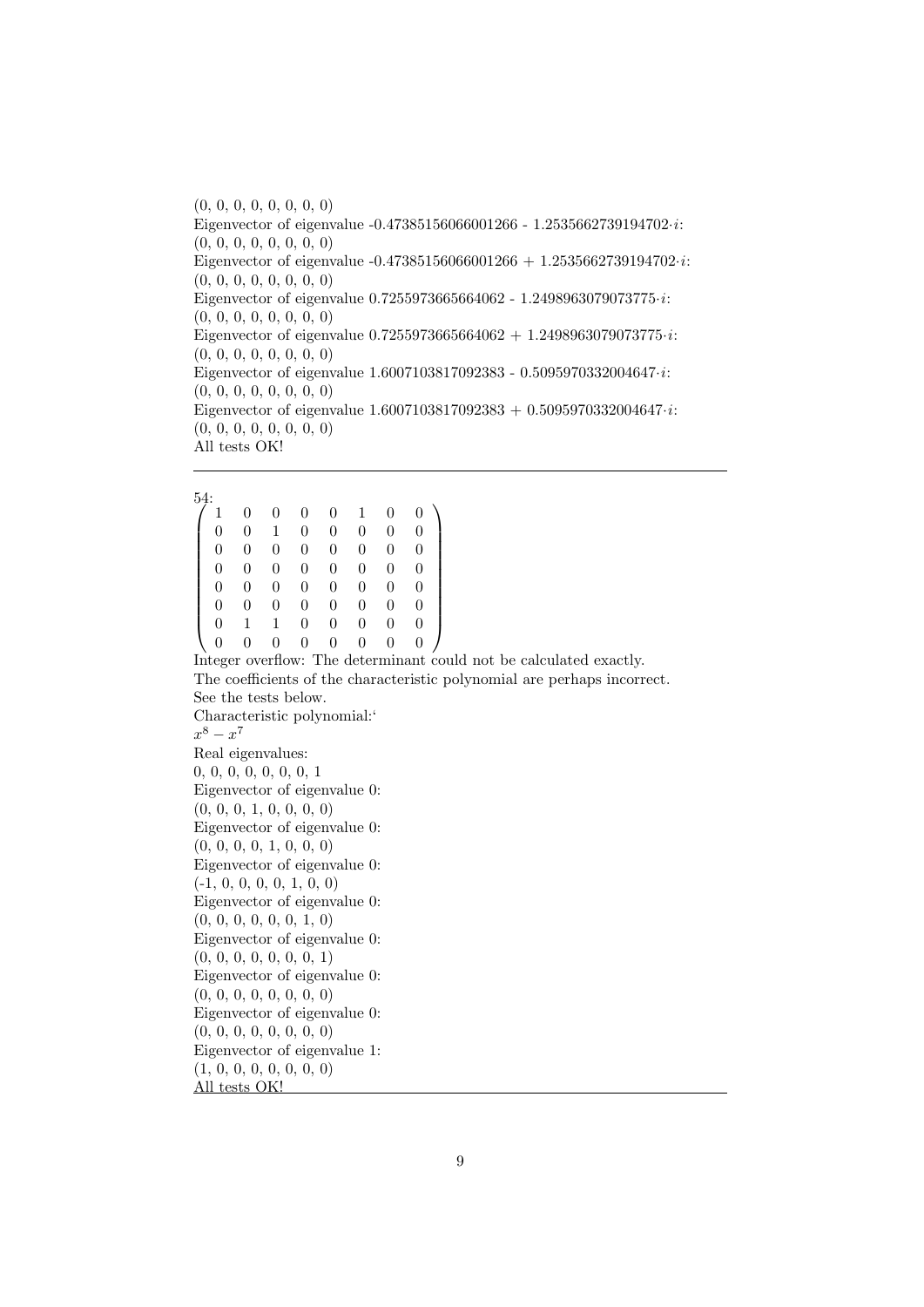$^{56:}_{7.0}$  $\sqrt{ }$  $\begin{array}{c} \begin{array}{c} \begin{array}{c} \begin{array}{c} \end{array} \\ \end{array} \end{array} \end{array}$ 0 0 0 0 0 0 0 0 1 0 0 0 0 1 0 0 0 0 1 0 0 0 0 0 1 1 0 0 0 0 0 0 0 0 0 0 0 0 0 0 1 0 0 0 1 0 0 0 0 0 0 0 0 0 0 0 1 0 0 1 0 0 0 0  $\setminus$  $\begin{array}{c} \hline \end{array}$ Integer overflow: The determinant could not be calculated exactly. The coefficients of the characteristic polynomial are perhaps incorrect. See the tests below. Characteristic polynomial:  $x^8 - x^7 + 3$ Complex eigenvalues: -0.967418607559813 - 0.42978965314679085·i,  $-0.967418607559813 + 0.42978965314679085 \cdot i,$ -0.3394852788896008 - 1.030954288678306·i,  $-0.3394852788896008 + 1.030954288678306 \cdot i,$  $0.5608429960431246 - 1.0086550666976517 \cdot i,$  $0.5608429960431246 + 1.0086550666976517 \cdot i,$ 1.246060890406289 - 0.3916512361468867·i,  $1.246060890406289 + 0.3916512361468867 \cdot i$ Eigenvector of eigenvalue -0.967418607559813 - 0.42978965314679085·i: (0, 0, 0, 0, 0, 0, 0, 0) Eigenvector of eigenvalue -0.967418607559813 + 0.42978965314679085 $\cdot i$ : (0, 0, 0, 0, 0, 0, 0, 0) Eigenvector of eigenvalue -0.3394852788896008 - 1.030954288678306·i: (0, 0, 0, 0, 0, 0, 0, 0) Eigenvector of eigenvalue  $-0.3394852788896008 + 1.030954288678306 \cdot i$ : (0, 0, 0, 0, 0, 0, 0, 0) Eigenvector of eigenvalue  $0.5608429960431246 - 1.0086550666976517 \cdot i$ : (0, 0, 0, 0, 0, 0, 0, 0) Eigenvector of eigenvalue  $0.5608429960431246 + 1.0086550666976517 \cdot i$ : (0, 0, 0, 0, 0, 0, 0, 0) Eigenvector of eigenvalue 1.246060890406289 - 0.3916512361468867·i: (0, 0, 0, 0, 0, 0, 0, 0) Eigenvector of eigenvalue  $1.246060890406289 + 0.3916512361468867 \cdot i$ : (0, 0, 0, 0, 0, 0, 0, 0) All tests OK!

$$
58:
$$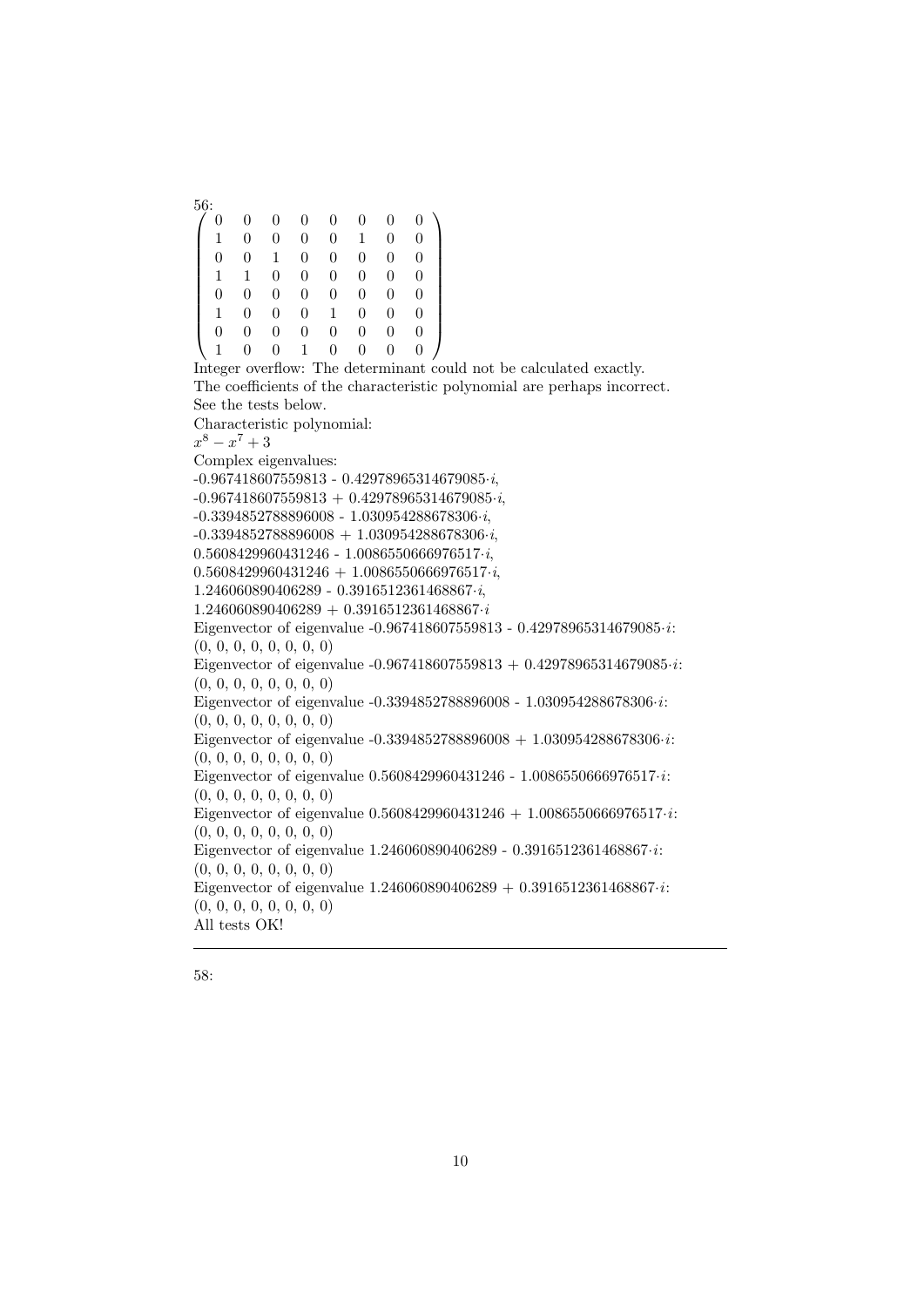$\sqrt{ }$  0 1 0 1 0 0 0 0 0 0 0 0 0 0 0 0 0 0 1 0 0 0 0 1 0 0 0 0 0 0 0 0 0 0 0 0 1 1 0 0 0 0 0 0 0 0 0 0 0 0 0 0 0 0 1 0 0 0 1 0 0 0 0 0 1 1 0 0 0 0 0 0 0 0 0 0 0 0 0 0 1  $\setminus$  $\overline{\phantom{a}}$ Integer overflow: The determinant could not be calculated exactly. The coefficients of the characteristic polynomial are perhaps incorrect. See the tests below. Characteristic polynomial:  $x^9 - x^8 + 1$ Real eigenvalue: -0.921599319633983 Complex eigenvalues: -0.6856764898564794 - 0.6271833761843324·i,  $-0.6856764898564794 + 0.6271833761843324 \cdot i,$  $-0.08578419020553357 + 0.9512876127882228 \cdot i,$  $-0.08578419020553357 - 0.9512876127882228 \cdot i$ 0.6094429002763191 - 0.8096728324266278·i,  $0.6094429002763191 + 0.8096728324266278 \cdot i,$  $1.1228174396026853 + 0.2836305258661736 \cdot i,$ 1.1228174396026853 - 0.2836305258661736·i Eigenvector of eigenvalue -0.921599319633983: (0, 0, 0, 0, 0, 0, 0, 0, 0) Eigenvector of eigenvalue -0.6856764898564794 - 0.6271833761843324·i: (0, 0, 0, 0, 0, 0, 0, 0, 0) Eigenvector of eigenvalue  $-0.6856764898564794 + 0.6271833761843324 \cdot i$ : (0, 0, 0, 0, 0, 0, 0, 0, 0) Eigenvector of eigenvalue  $-0.08578419020553357 + 0.9512876127882228 \cdot i$ : (0, 0, 0, 0, 0, 0, 0, 0, 0) Eigenvector of eigenvalue -0.08578419020553357 - 0.9512876127882228·i: (0, 0, 0, 0, 0, 0, 0, 0, 0) Eigenvector of eigenvalue 0.6094429002763191 - 0.8096728324266278·i: (0, 0, 0, 0, 0, 0, 0, 0, 0) Eigenvector of eigenvalue  $0.6094429002763191 + 0.8096728324266278 \cdot i$ : (0, 0, 0, 0, 0, 0, 0, 0, 0) Eigenvector of eigenvalue  $1.1228174396026853 + 0.2836305258661736 \cdot i$ : (0, 0, 0, 0, 0, 0, 0, 0, 0) Eigenvector of eigenvalue  $1.1228174396026853 - 0.2836305258661736 \cdot i$ : (0, 0, 0, 0, 0, 0, 0, 0, 0) All tests OK!

60: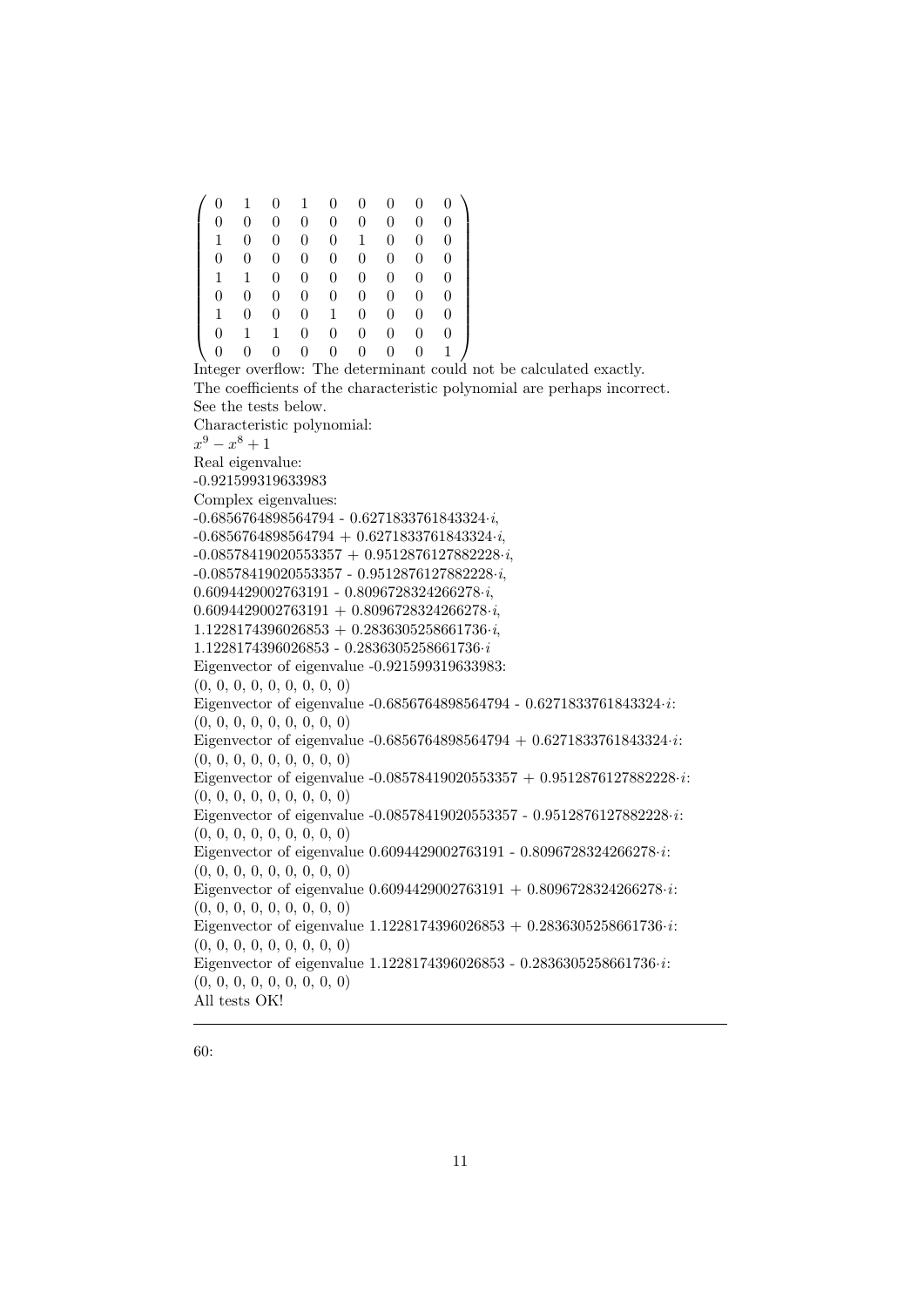|   | 0 | 0 | 0 | 0 | 0 |   |   |   |
|---|---|---|---|---|---|---|---|---|
| 0 | 1 | 0 | 1 | 0 | 0 | 0 | 0 | 0 |
| 0 | 0 | 0 | 0 | 0 | 0 | 0 | 0 | 0 |
| 0 | 0 | 1 | 0 | 0 | 0 | 0 | 0 | 0 |
| 0 | 0 | 0 | 0 | 0 | 0 | 0 | 0 | 0 |
| 0 | 0 | 0 | 0 | 0 | 0 | 0 | 0 | 0 |
| 0 | 0 | 0 | 0 | 0 | 0 | 0 | 0 | 0 |
| 0 | 0 | 0 | 0 | 0 | 0 | 0 | 0 | 0 |
|   | 0 | 0 | 0 | 0 | 0 | 0 | 0 | 0 |

Integer overflow: The determinant could not be calculated exactly. The coefficients of the characteristic polynomial are perhaps incorrect. See the tests below. Characteristic polynomial:

 $x^9 - 2x^8 + x^7$ reelle Eigenwerte: 0; 0; 0; 0; 0; 0; 0; 1; 1 Berechne Eigenvektoren...

| 62: |   |            |   |        |   |   |                |     |                |  |
|-----|---|------------|---|--------|---|---|----------------|-----|----------------|--|
| 0   | 0 | 0          | 0 | 0      | 0 | 0 | 0              | 0   | 0              |  |
| 1   | 0 | 0          | 0 | 0      | 0 | 1 | 0              | 0   | $\overline{0}$ |  |
| 0   | 1 | 0          | 1 | 0      | 0 | 0 | 0              | 0   | 0              |  |
| 1   | 0 | 0          | 0 | 0      | 1 | 0 | $\overline{0}$ | 0   | 0              |  |
| 0   | 0 | 1          | 0 | 0      | 0 | 0 | 0              | 0   | $\overline{0}$ |  |
| 1   | 1 | 0          | 0 | 0      | 0 | 0 | 0              | 0   | 0              |  |
| 0   | 0 | 0          | 0 | 0      | 0 | 0 | 0              | 0   | 0              |  |
| 1   | 0 | 0          | 0 | 1      | 0 | 0 | 0              | 0   | $\overline{0}$ |  |
| 1   | 0 | 0          | 1 | 0      | 0 | 0 | 0              | 0   | 0              |  |
| 0   | 0 | 0          | 0 | 0      | 0 | 0 | 0              | 0   | 1              |  |
|     |   | $\sqrt{2}$ |   | $\sim$ | ۰ | ٠ |                | . . |                |  |

Integer overflow: The determinant could not be calculated exactly. The coefficients of the characteristic polynomial are perhaps incorrect.

See the tests below.

Characteristic polynomial:  $x^{10} - x^9 + x^4 + 54x^3 - 1991x^2 + 45965x - 871723$ Real eigenvalues:

-3.923867499253799, 3.964481333032074

Complex eigenvalues:

 $-3.106455220174663 + 2.386152814873943 \cdot i,$ 

-3.106455220174663 - 2.386152814873943·i,

-1.0454414195885864 - 3.765355485364544·i,

 $-1.0454414195885864 + 3.765355485364544 \cdot i,$ 

 $1.3736820695890617 + 3.669031025510049 \cdot i,$ 

1.3736820695890617 - 3.669031025510049·i,

 $3.2579076532850495 + 2.228785508963254 \cdot i,$ 

3.2579076532850495 - 2.228785508963254·i

Eigenvector of eigenvalue -3.923867499253799:

(0, 0, 0, 0, 0, 0, 0, 0, 0, 0)

Eigenvector of eigenvalue 3.964481333032074:

(0, 0, 0, 0, 0, 0, 0, 0, 0, 0)

Eigenvector of eigenvalue -3.106455220174663 + 2.386152814873943·i: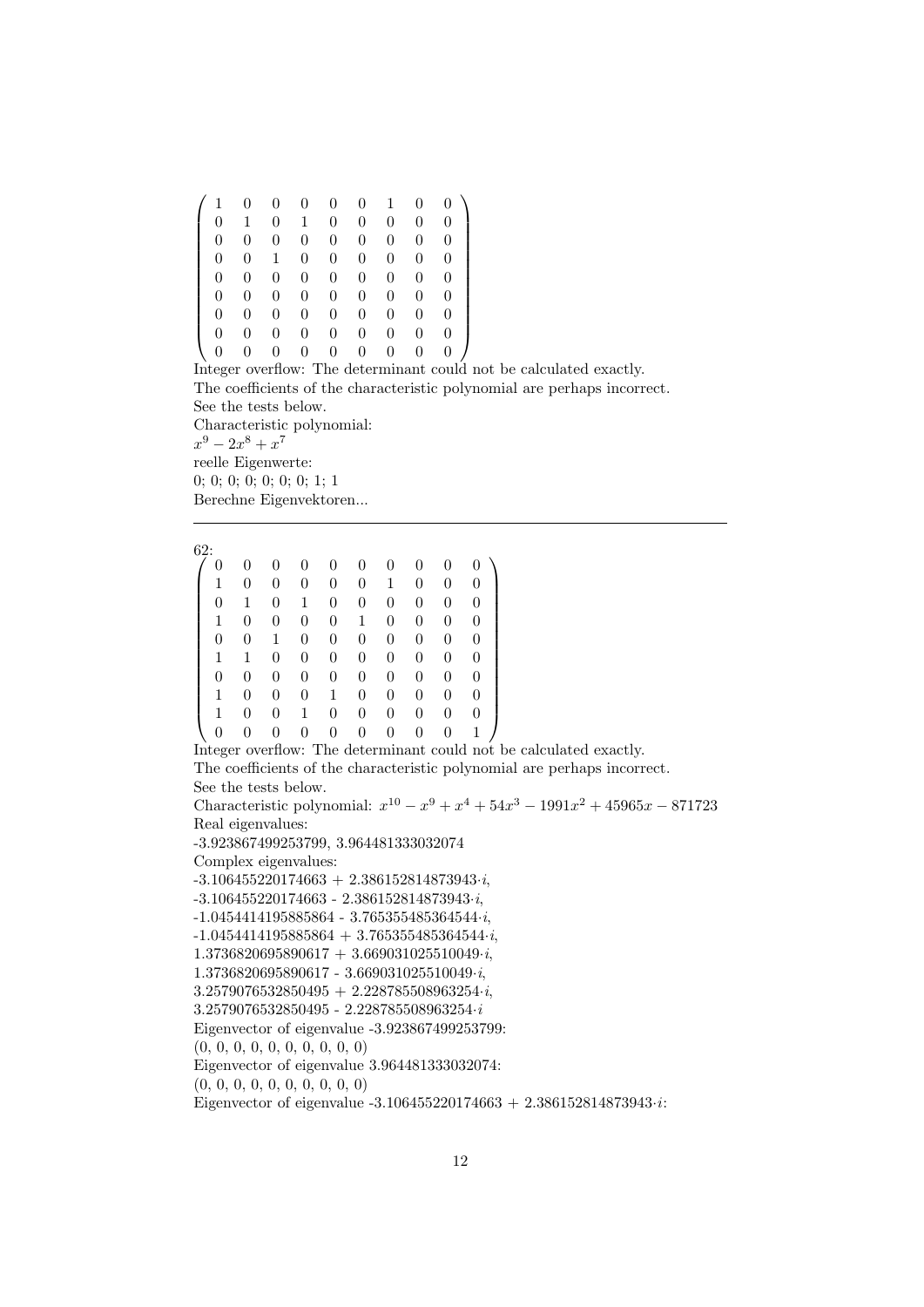(0, 0, 0, 0, 0, 0, 0, 0, 0, 0) Eigenvector of eigenvalue -3.106455220174663 - 2.386152814873943·i: (0, 0, 0, 0, 0, 0, 0, 0, 0, 0) Eigenvector of eigenvalue -1.0454414195885864 - 3.765355485364544·i: (0, 0, 0, 0, 0, 0, 0, 0, 0, 0) Eigenvector of eigenvalue  $-1.0454414195885864 + 3.765355485364544 \cdot i$ : (0, 0, 0, 0, 0, 0, 0, 0, 0, 0) Eigenvector of eigenvalue  $1.3736820695890617 + 3.669031025510049 \cdot i$ : (0, 0, 0, 0, 0, 0, 0, 0, 0, 0) Eigenvector of eigenvalue 1.3736820695890617 - 3.669031025510049·i: (0, 0, 0, 0, 0, 0, 0, 0, 0, 0) Eigenvector of eigenvalue  $3.2579076532850495 + 2.228785508963254 \cdot i$ : (0, 0, 0, 0, 0, 0, 0, 0, 0, 0) Eigenvector of eigenvalue 3.2579076532850495 - 2.228785508963254·i: (0, 0, 0, 0, 0, 0, 0, 0, 0, 0) All tests OK!

 $^{64:}_{/0}$  $\sqrt{ }$  0 0 0 0 0 0 0 0 0 0 0 0 0 0 0 0 0 0 0 0 1 0 0 0 0 0 1 0 0 0 0 0 0 0 0 0 0 0 0 0 1 0 0 0 0 1 0 0 0 0 0 0 0 0 0 0 0 0 0 0 1 1 0 0 0 0 0 0 0 0 0 0 0 0 0 0 0 0 0 0 0 1 1 0 0 0 0 0 0 0 1 0 0 1 0 0 0 0 0 0  $\setminus$  Characteristic polynomial:  $x^{10}$ reelle Eigenwerte: 0; 0; 0; 0; 0; 0; 0; 0; 0; 0

Berechne Eigenvektoren...

 $^{66:}$  1  $\sqrt{ }$  1 0 1 0 0 0 0 0 0 0 0 0 0 0 0 0 0 0 0 0 0 0 0 0 0 0 0 0 0 0 0 1 0 1 0 0 0 0 0 0 0 0 0 0 0 0 0 0 0 0 0 0 1 0 0 0 0 0 0 0 0 0 0 0 0 0 0 0 0 0 0 0 0 0 0 0 0 0 0 0

0 0 0 0 0 0 0 0 0 0

0 1 1 0 0 0 0 0 0 0 Erstelle Matrix und wandle sie in eine untere Dreiecksmatrix um. Multipliziere Diagonalelemente

Polynomdivision mit Produktterm.

Integer overflow: The determinant could not be calculated exactly.

 $\setminus$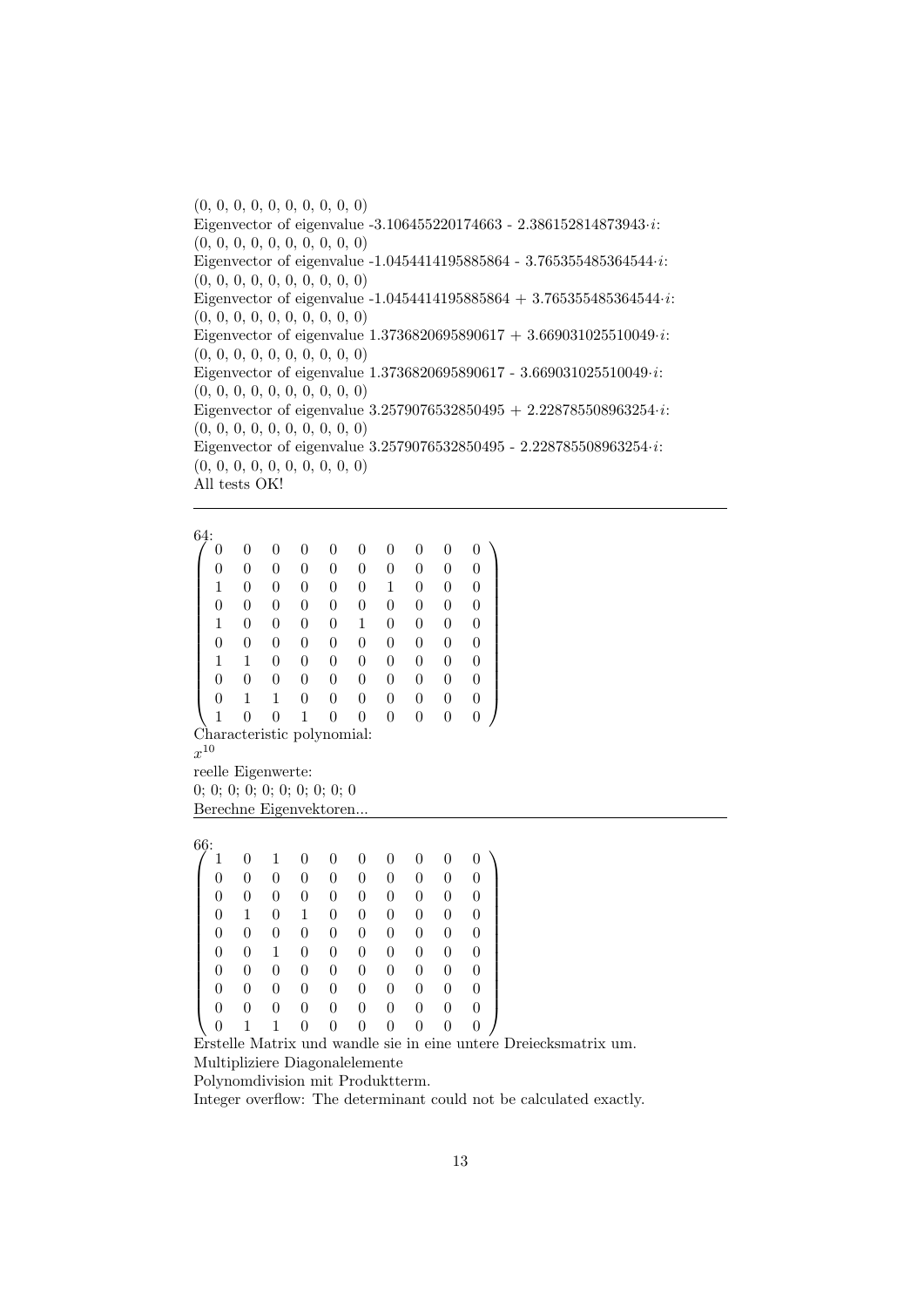The coefficients of the characteristic polynomial are perhaps incorrect. See the tests below. Characteristic polynomial:  $N a N x^{10} +N a N x^9 +N a N x^8 +N a N x^7 +N a N x^6 +N a N x^5 +N a N x^4 +N a N x^3+$  $N a N x^2 + N a N x + N a N$ Suche Nullstellen...

```
^{68:}_{7.0}\sqrt{ }
   0 1 0 0 1 0 0 0 0 0
   1 0 1 0 0 0 0 0 0 0
   0 0 0 0 0 0 0 0 0 0
  1 0 0 0 0 0 1 0 0 0
  0 1 0 1 0 0 0 0 0 0
  1 0 0 0 0 1 0 0 0 0
  0 0 1 0 0 0 0 0 0 0
   1 1 0 0 0 0 0 0 0 0
   1 0 0 0 1 0 0 0 0 0
   0 0 0 0 0 0 0 0 0 0
                                        \setminus
Integer overflow: The determinant could not be calculated exactly.
The coefficients of the characteristic polynomial are perhaps incorrect.
See the tests below.
Characteristic polynomial:
x^{10} - x^9 - x^8 - x^7 + 2x^6Real eigenvalues:
0, 0, 0, 0, 0, 0, 1, 1.5213797068045676
Complex eigenvalues:
-0.7606898534022838 - 0.8578736265951786·i,
-0.7606898534022838 + 0.8578736265951786·i
Eigenvector of eigenvalue 0:
(0, 0, 0, 0, 0, 0, 0, 1, 0, 0)
Eigenvector of eigenvalue 0:
(0, 0, 0, 0, 0, 0, 0, 0, 1, 0)Eigenvector of eigenvalue 0:
(0, 0, 0, 0, 0, 0, 0, 0, 0, 1)
Eigenvector of eigenvalue 0:
(0, 0, 0, 0, 0, 0, 0, 0, 0, 0)
Eigenvector of eigenvalue 0:
(0, 0, 0, 0, 0, 0, 0, 0, 0, 0)
Eigenvector of eigenvalue 0:
(0, 0, 0, 0, 0, 0, 0, 0, 0, 0)
Eigenvector of eigenvalue 1:
(0, 0, 0, 0, 0, 1, 0, 0, 0, 0)
Eigenvector of eigenvalue 1.5213797068045676:
(0.3337542934111144, 0.21937606497467735, 0, 0.21937606497467735, 0.2883909440798894,
0.6401367162075179, 0, 0.3635715370146221, 0.408934886345847, 0)
Eigenvector of eigenvalue -0.7606898534022838 - 0.8578736265951786·i:
(0.3580554567117827, -0.20718845097252866 + 0.23365831295036818·i, 0, -0.20718845097252858
+ 0.23365831295036818·i, -0.065180701903445 - 0.5408246461218981·i, -0.16434529905462417
+ 0.08007514636460317·i, 0, -0.2397788019242512 - 0.036754010110580854·i,
```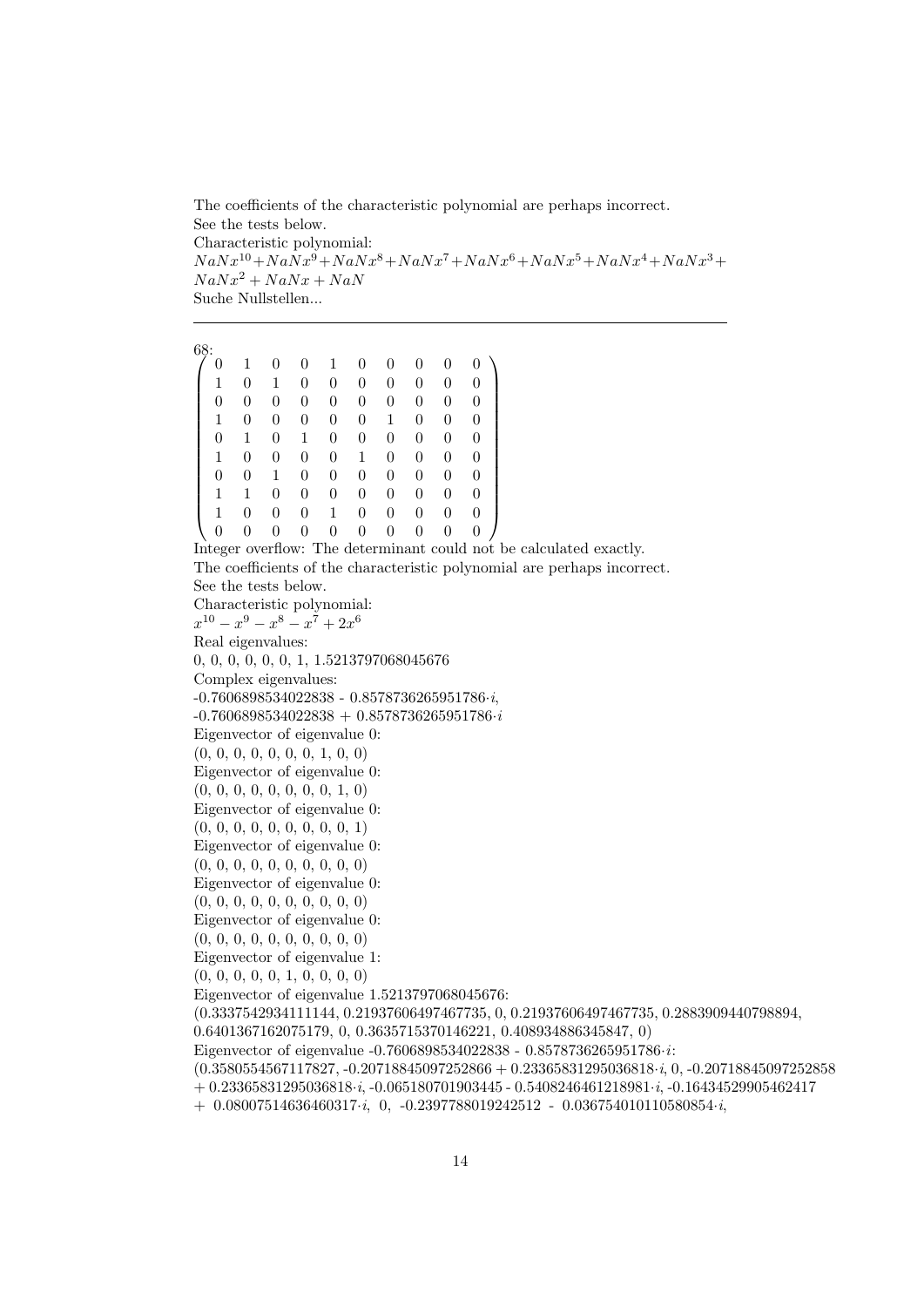$0.18345735669097638 + 0.5040706360113172 \cdot i, 0)$ Eigenvector of eigenvalue -0.7606898534022838 + 0.8578736265951786 $\cdot i$ : (0.3580554567117827, -0.20718845097252866 - 0.23365831295036818·i, 0, -0.20718845097252858 - 0.23365831295036818·i, -0.065180701903445 + 0.5408246461218981·i, -0.16434529905462417  $- 0.08007514636460317 \cdot i, 0, -0.2397788019242512 + 0.036754010110580854 \cdot i,$ 0.18345735669097638 - 0.5040706360113172 $\cdot i$ , 0) All tests OK!

 $\frac{70}{6}$  $\sqrt{ }$  0 0 0 0 0 0 0 0 0 0 0 1 0 0 1 0 0 0 0 0 1 0 1 0 0 0 0 0 0 0 0 0 0 0 0 0 0 0 0 0 1 0 0 0 0 0 1 0 0 0 0 0 0 0 0 0 0 0 0 0 1 0 0 0 0 1 0 0 0 0 0 0 0 0 0 0 0 0 0 0 0 0 0 0 0 0 0 0 0 0 1 0 0 0 1 0 0 0 0 0  $\setminus$ 

Integer overflow: The determinant could not be calculated exactly. The coefficients of the characteristic polynomial are perhaps incorrect. See the tests below.

Characteristic polynomial:  $x^{10} - 2x^9 + x^8$ reelle Eigenwerte: 0; 0; 0; 0; 0; 0; 0; 0; 1; 1 Berechne Eigenvektoren...

 $^{72:}$  $\sqrt{ }$  1 0 0 0 0 0 0 1 0 0 0 0 0 0 0 0 0 0 0 0 0 1 0 0 1 0 0 0 0 0 0 0 0 0 0 0 0 0 0 0 0 0 0 0 0 0 0 0 0 0 0 1 0 1 0 0 0 0 0 0 0 0 0 0 0 0 0 0 0 0 0 0 1 0 0 0 0 0 0 0 0 0 0 0 0 0 0 0 0 0 0 0 0 0 0 0 0 0 0 0  $\setminus$  Erstelle Matrix und wandle sie in eine untere Dreiecksmatrix um.

74: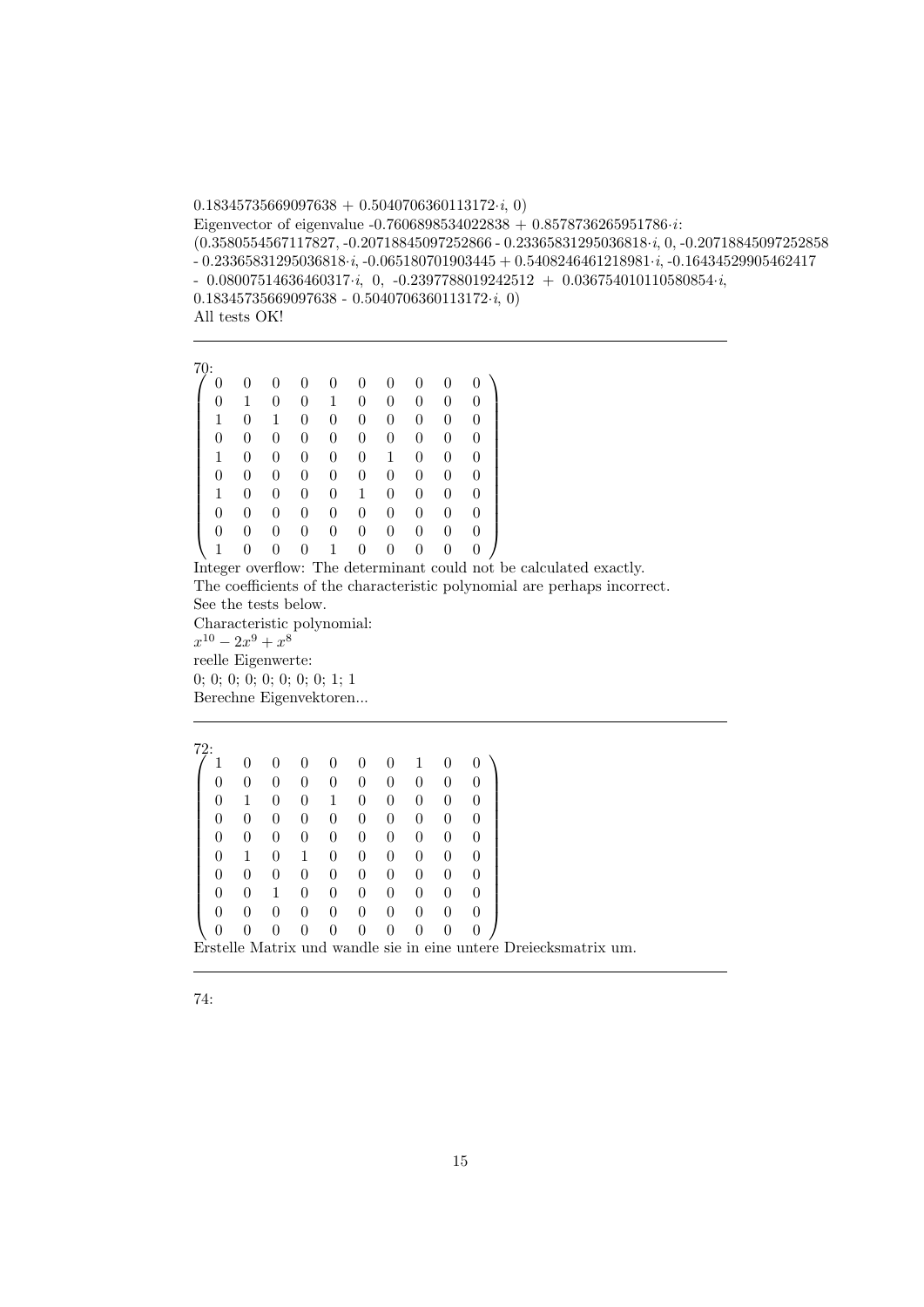|  |                  |   | $^{(1)}$ | 0            |          |                  | $\left( \right)$ |                                                                  |  |  |
|--|------------------|---|----------|--------------|----------|------------------|------------------|------------------------------------------------------------------|--|--|
|  |                  |   | 0        | $\mathbf{0}$ |          |                  | $\Omega$         |                                                                  |  |  |
|  |                  |   |          | $\mathbf{0}$ |          |                  | $\left( \right)$ |                                                                  |  |  |
|  |                  |   |          |              |          |                  | $\left( \right)$ |                                                                  |  |  |
|  |                  |   |          |              |          |                  | $\left( \right)$ |                                                                  |  |  |
|  |                  |   |          |              |          |                  | $\left( \right)$ |                                                                  |  |  |
|  |                  |   | $\Omega$ | 0            |          | $\theta$         | $\left( \right)$ |                                                                  |  |  |
|  | $\left( \right)$ |   | $\Omega$ |              | $\theta$ | 0                | $\left( \right)$ |                                                                  |  |  |
|  | $\left( \right)$ | 0 | 0        | 0            | 0        | $\left( \right)$ | $\left( \right)$ |                                                                  |  |  |
|  |                  |   | $\Omega$ | 0            |          | $\Omega$         | $\theta$         |                                                                  |  |  |
|  |                  |   | 0        | 0            |          | $\left( \right)$ |                  |                                                                  |  |  |
|  |                  |   |          |              |          |                  |                  | Erstelle Matrix und wandle sie in eine untere Dreiecksmatrix um. |  |  |
|  |                  |   |          |              |          |                  |                  |                                                                  |  |  |

 $\frac{76}{6}$  $\sqrt{ }$  0 0 0 0 0 0 0 0 0 0 0 0 0 0 0 0 0 0 0 0 0 0 1 0 0 0 0 0 0 1 0 0 0 0 1 0 0 1 0 0 0 0 0 0 1 0 1 0 0 0 0 0 0 0 0 0 0 0 0 0 0 0 0 0 0 0 1 0 0 0 0 0 1 0 0 0 0 0 0 0 0 0 0 0 0 0 0 0 0 0 0 0 0 0 0 0 0 0 0 1 1 0 0 0 0 0 0 0 0 0 1 0 0 0 1 0 0 0 0 0 0  $\setminus$  Integer overflow: The determinant could not be calculated exactly. The coefficients of the characteristic polynomial are perhaps incorrect. See the tests below. Characteristic polynomial:  $x^{11} - x^{10}$ Real eigenvalues: 0, 0, 0, 0, 0, 0, 0, 0, 0, 0, 1 Eigenvector of eigenvalue 0: (0, 0, 0, 1, 0, 0, 0, 0, 0, 0, 0) Eigenvector of eigenvalue 0: (0, 0, 0, 0, 0, 1, 0, 0, 0, 0, 0) Eigenvector of eigenvalue 0: (0, 0, 0, 0, 0, 0, 0, 0, 1, 0, 0) Eigenvector of eigenvalue 0:  $(0, 0, 0, 0, 0, 0, 0, 0, 0, 1, 0)$ Eigenvector of eigenvalue 0: (0, 0, 0, 0, 0, 0, 0, 0, 0, 0, 1) Eigenvector of eigenvalue 0: (0, 0, 0, 0, 0, 0, 0, 0, 0, 0, 0) Eigenvector of eigenvalue 0: (0, 0, 0, 0, 0, 0, 0, 0, 0, 0, 0) Eigenvector of eigenvalue 0:

(0, 0, 0, 0, 0, 0, 0, 0, 0, 0, 0) Eigenvector of eigenvalue 0: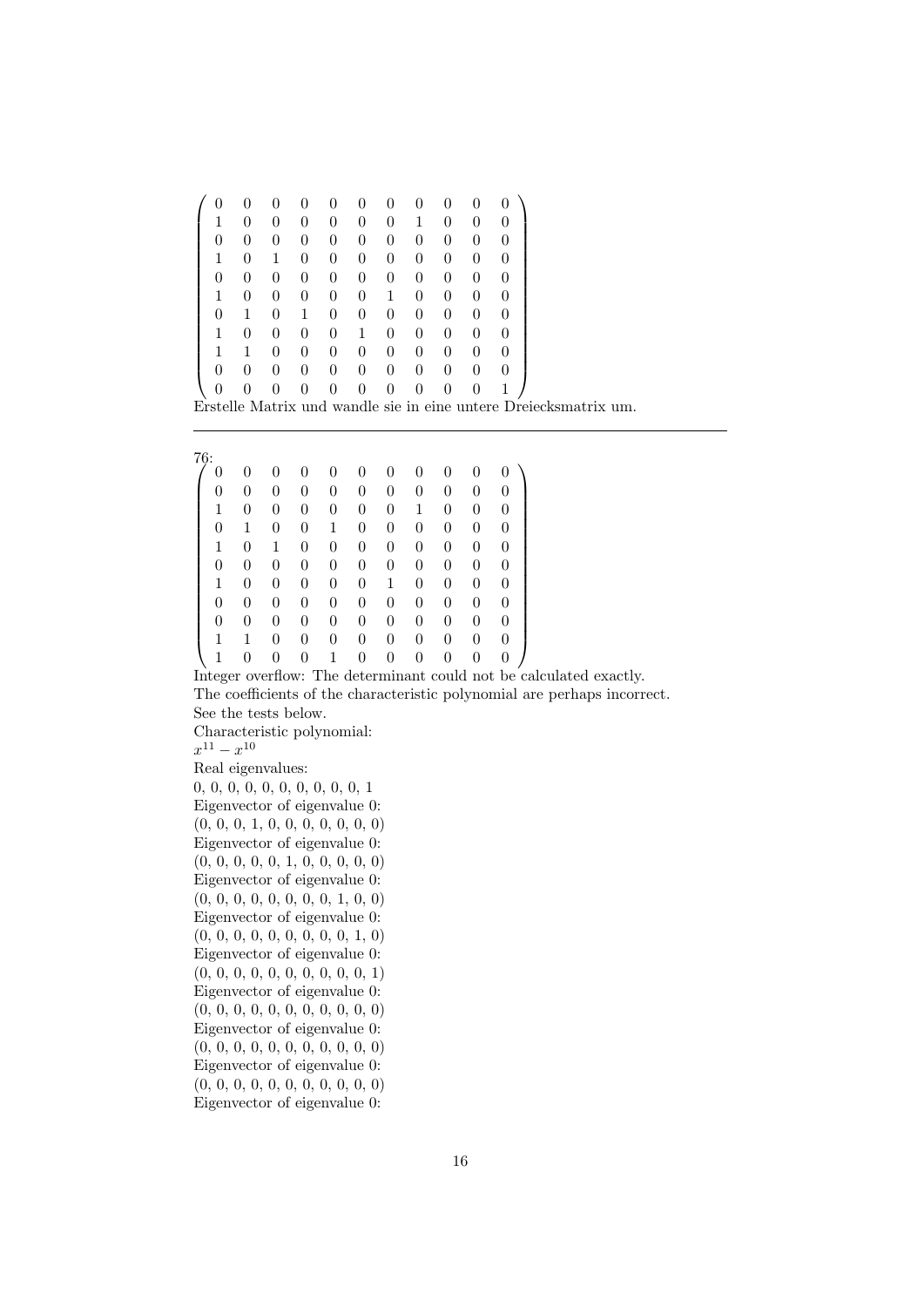(0, 0, 0, 0, 0, 0, 0, 0, 0, 0, 0) Eigenvector of eigenvalue 0: (0, 0, 0, 0, 0, 0, 0, 0, 0, 0, 0) Eigenvector of eigenvalue 1: (0, 0, 0, 0, 0, 0, 1, 0, 0, 0, 0) All tests OK!

 $\frac{78}{1}$  $\sqrt{ }$  1 1 0 0 0 0 0 0 0 0 0 0 0 0 0 0 0 0 0 0 0 0 0 0 0 0 0 0 0 0 0 0 0 0 0 0 0 0 0 0 0 0 0 0 0 1 0 0 1 0 0 0 0 0 0 0 0 0 0 0 0 0 0 0 0 0 0 0 0 0 0 0 0 0 0 0 0 0 1 0 1 0 0 0 0 0 0 0 0 0 1 0 0 0 0 0 0 0 0 0 0 0 0 0 0 0 0 0 0 0 0 0 0 0 0 0 0 0 0 0 0  $\setminus$  Erstelle Matrix und wandle sie in eine untere Dreiecksmatrix um.

| 80: |   |   |                |   |          |   |   |   |   |   |  |
|-----|---|---|----------------|---|----------|---|---|---|---|---|--|
| 0   | 0 |   | 1              | 0 | $\theta$ | 0 | 0 | 0 | 0 | 0 |  |
|     | 1 | 0 | $\overline{0}$ | 0 | 0        | 0 | 0 | 0 | 0 | 0 |  |
| 0   | 0 | 0 | 0              | 0 | 0        | 0 | 0 | 0 | 0 | 0 |  |
| 1   | 0 | 0 | 0              | 0 | 0        | 0 | 1 | 0 | 0 | 0 |  |
| 0   | 0 | 0 | 0              | 0 | 0        | 0 | 0 | 0 | 0 | 0 |  |
| 1   | 0 | 1 | $\overline{0}$ | 0 | 0        | 0 | 0 | 0 | 0 | 0 |  |
| 0   | 0 | 0 | $\overline{0}$ | 0 | 0        | 0 | 0 | 0 | 0 | 0 |  |
| 1   | 0 | 0 | $\overline{0}$ | 0 | 0        | 1 | 0 | 0 | 0 | 0 |  |
| 1   | 0 | 0 | 0              | 0 | 1        | 0 | 0 | 0 | 0 | 0 |  |
| 0   | 0 | 1 | 0              | 0 | 0        | 0 | 0 | 0 | 0 | 0 |  |
| 0   | 0 |   | 0              | 0 | 0        | 0 | 0 | 0 | 0 | 0 |  |

Erstelle Matrix und wandle sie in eine untere Dreiecksmatrix um.

| 82: |   |   |   |                |   |   |   |   |   |   |                |                |
|-----|---|---|---|----------------|---|---|---|---|---|---|----------------|----------------|
|     | 0 | 0 | 0 | 0              | 0 | 0 | 0 | 0 | 0 | 0 | 0              |                |
|     | 0 | 0 | 1 | 1              | 0 | 0 | 0 | 0 | 0 | 0 | 0              | 0              |
|     | 1 | 1 | 0 | $\overline{0}$ | 0 | 0 | 0 | 0 | 0 | 0 | 0              | $\overline{0}$ |
|     | 0 | 0 | 0 | $\overline{0}$ | 0 | 0 | 0 | 0 | 0 | 0 | 0              | $\overline{0}$ |
|     | 1 | 0 | 0 | $\overline{0}$ | 0 | 0 | 0 | 1 | 0 | 0 | 0              | $\overline{0}$ |
|     | 0 | 1 | 0 | $\overline{0}$ | 1 | 0 | 0 | 0 | 0 | 0 | 0              | 0              |
|     | 1 | 0 | 1 | $\overline{0}$ | 0 | 0 | 0 | 0 | 0 | 0 | 0              | 0              |
|     | 0 | 0 | 0 | $\overline{0}$ | 0 | 0 | 0 | 0 | 0 | 0 | 0              | 0              |
|     | 0 | 0 | 0 | $\overline{0}$ | 0 | 0 | 0 | 0 | 0 | 0 | 0              | 0              |
|     | 1 | 0 | 0 | $\overline{0}$ | 0 | 1 | 0 | 0 | 0 | 0 | 0              | 0              |
|     | 1 | 1 | 0 | $\overline{0}$ | 0 | 0 | 0 | 0 | 0 | 0 | $\overline{0}$ | 0              |
|     | 0 | 0 |   |                | 0 | 0 | 0 | 0 | 0 | 0 | 0              | 1              |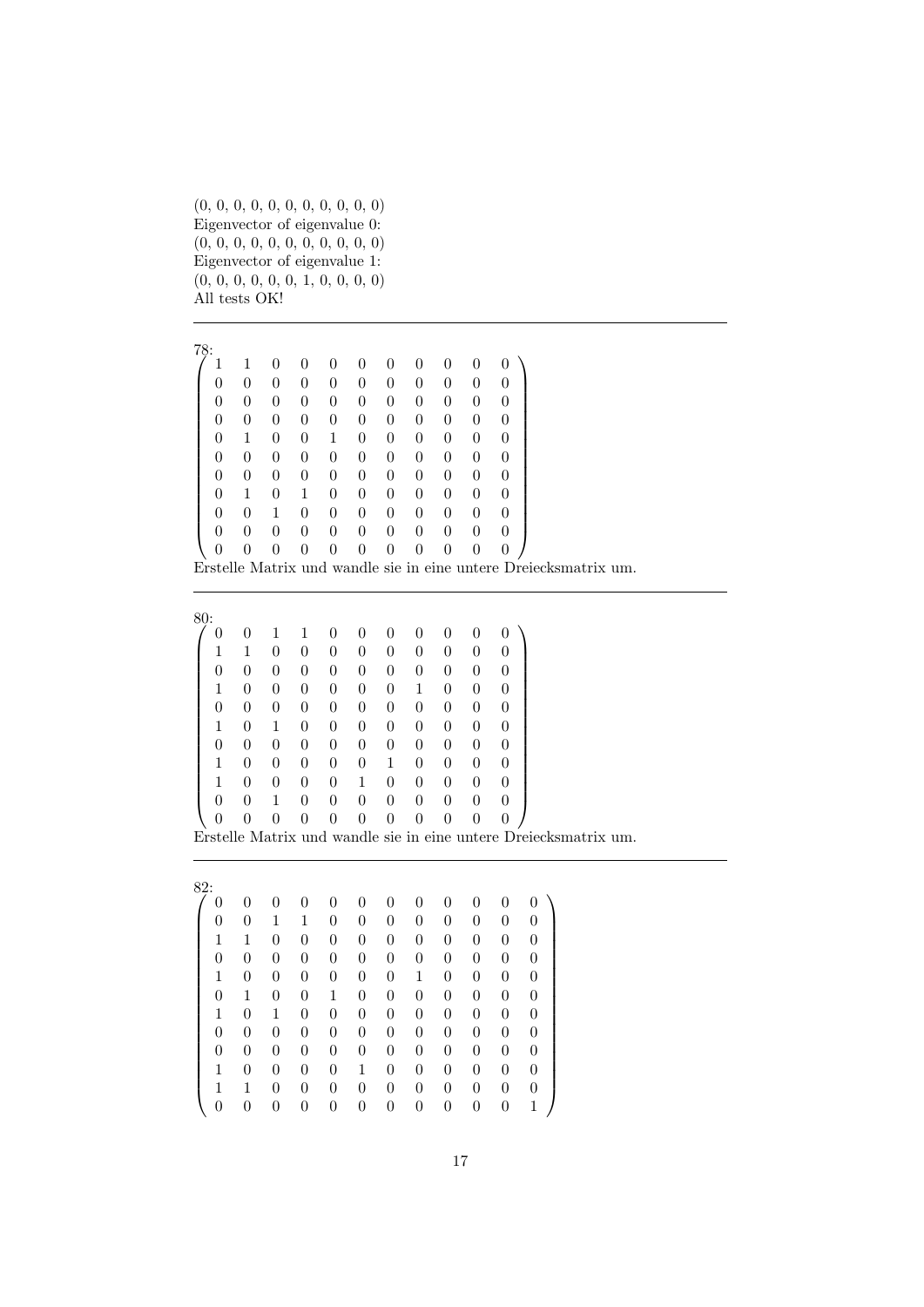Erstelle Matrix und wandle sie in eine untere Dreiecksmatrix um.

| 84:            |                |                |                |                |                |                |                |                |                |                |          |  |
|----------------|----------------|----------------|----------------|----------------|----------------|----------------|----------------|----------------|----------------|----------------|----------|--|
| 1              |                | 0              | $\theta$       | 0              | 0              |                | 0              | 0              |                |                | 0        |  |
| 0              | 0              | 0              | $\theta$       | 0              | 0              | 0              | 0              | $\overline{0}$ | 0              | 0              | 0        |  |
| $\overline{0}$ | $\theta$       | 1              |                | $\overline{0}$ | $\overline{0}$ | 0              | $\overline{0}$ | $\overline{0}$ | $\theta$       | $\overline{0}$ | $\theta$ |  |
| 0              | $\theta$       | $\overline{0}$ | $\theta$       | 0              | 0              | $\theta$       | $\theta$       | $\overline{0}$ | 0              | 0              | 0        |  |
| 0              | $\overline{0}$ | $\overline{0}$ | $\theta$       | $\overline{0}$ | $\overline{0}$ | $\theta$       | $\overline{0}$ | $\overline{0}$ | 0              | $\overline{0}$ | $\theta$ |  |
| 0              | 0              | 0              | $\theta$       | 0              | 0              | $\theta$       | 0              | $\overline{0}$ | 0              | 0              | 0        |  |
| $\overline{0}$ | 1              | 0              | $\overline{0}$ | 1              | $\overline{0}$ | $\overline{0}$ | 0              | $\overline{0}$ | $\overline{0}$ | $\theta$       | $\theta$ |  |
| 0              | $\theta$       | $\overline{0}$ | $\theta$       | 0              | 0              | $\theta$       | $\theta$       | $\overline{0}$ | 0              | 0              | 0        |  |
| 0              | 1              | 0              | 1              | $\overline{0}$ | $\overline{0}$ | $\theta$       | $\overline{0}$ | $\overline{0}$ | 0              | $\overline{0}$ | $\theta$ |  |
| 0              | 0              | 0              | $\theta$       | 0              | 0              | $\theta$       | 0              | $\overline{0}$ | 0              | 0              | 0        |  |
| $\overline{0}$ | $\theta$       | 0              | $\theta$       | $\overline{0}$ | 0              | $\theta$       | 0              | $\overline{0}$ | $\overline{0}$ | $\overline{0}$ | $\theta$ |  |
| 0              | 0              |                | 0              |                |                | 0              | 0              | 0              |                | $\overline{0}$ | $\theta$ |  |

Erstelle Matrix und wandle sie in eine untere Dreiecksmatrix um.

| 86:      |   |   |   |                |   |                |                |   |   |   |   |   |
|----------|---|---|---|----------------|---|----------------|----------------|---|---|---|---|---|
| $\theta$ | 0 | 0 | 0 | 0              | U | 0              | 0              | 0 | 0 | 0 | 0 | 0 |
| 1        | 0 | 0 | 0 | 0              | 0 | $\overline{0}$ | 0              | 0 | 0 | 0 | 0 | 0 |
| 0        | 0 | 0 | 0 | 0              | 0 | $\theta$       | 0              | 0 | 0 | 0 | 0 | 0 |
| 1        | 1 | 0 | 0 | 0              | 0 | $\theta$       | 0              | 0 | 0 | 0 | 0 | 0 |
| 0        | 0 | 0 | 0 | 0              | 0 | $\theta$       | $\overline{0}$ | 0 | 0 | 0 | 0 | 0 |
| 1        | 0 | 0 | 0 | 0              | 0 | $\overline{0}$ | 1              | 0 | 0 | 0 | 0 | 0 |
| 0        | 0 | 0 | 0 | $\overline{0}$ | 0 | $\overline{0}$ | $\overline{0}$ | 0 | 0 | 0 | 0 | 0 |
| 1        | 0 | 1 | 0 | 0              | 0 | 0              | 0              | 0 | 0 | 0 | 0 | 0 |
| 1        | 0 | 0 | 0 | 0              | 0 | 1              | 0              | 0 | 0 | 0 | 0 | 0 |
| 0        | 1 | 0 | 1 | 0              | 0 | 0              | 0              | 0 | 0 | 0 | 0 | 0 |
| 0        | 0 | 1 | 0 | 0              | 0 | 0              | 0              | 0 | 0 | 0 | 0 | 0 |
| 1        | 1 | 0 | 0 | 0              | 0 | 0              | $\theta$       | 0 | 0 | 0 | 0 | 0 |
| 0        | 0 |   | 0 | 0              |   | 0              | 0              | 0 | 0 |   | 0 | 1 |

Integer overflow: The determinant could not be calculated exactly. The coefficients of the characteristic polynomial are perhaps incorrect. See the tests below.

Characteristic polynomial:

 $N a N x^{13} + N a N x^{12} + N a N x^{11} + N a N x^{10} + N a N x^9 + N a N x^8 + N a N x^7 +$  $N a N x^6 + N a N x^5 + N a N x^4 + N a N x^3 + N a N x^2 + N a N x + N a N$ 13 zeros of polynomial couldn't be found.

Quelques constats :

<sup>-</sup> on remarque que pour les 4 puissances de 2 que sont  $2k = 8$ , 16, 32 et 64, les polynomes caractéristiques des matrices booléennes sont  $x, x^3, x^5$  et  $x^{10}$ . C'est à dire  $x^{Pi(k)}$  (exemple : pour 64,  $Pi(k) = 10 =$  le nombre de premiers impairs inférieurs ou égaux à 32, la moitié de 64).

<sup>-</sup> pour les autres pairs, on a souvent comme polynôme caractéristique  $x^{i} - x^{i-1}$ avec i qui est la taille de la matrice c'est à dire  $Pi(k)$  (pour les pairs  $2k = 6$ , 10, 12, 14, 18, 20, 22, 24, 26, 28, 34, 36, 40, 44, 50, 54, 76).

<sup>-</sup> pour 30, 38, 42, 46, 48, 52, 56, 58, 60, 62, 66 on a des trucs bizarres : je trouve seulement que  $30, 42$  et  $70$  se ressemblent parce qu'on a les polynômes